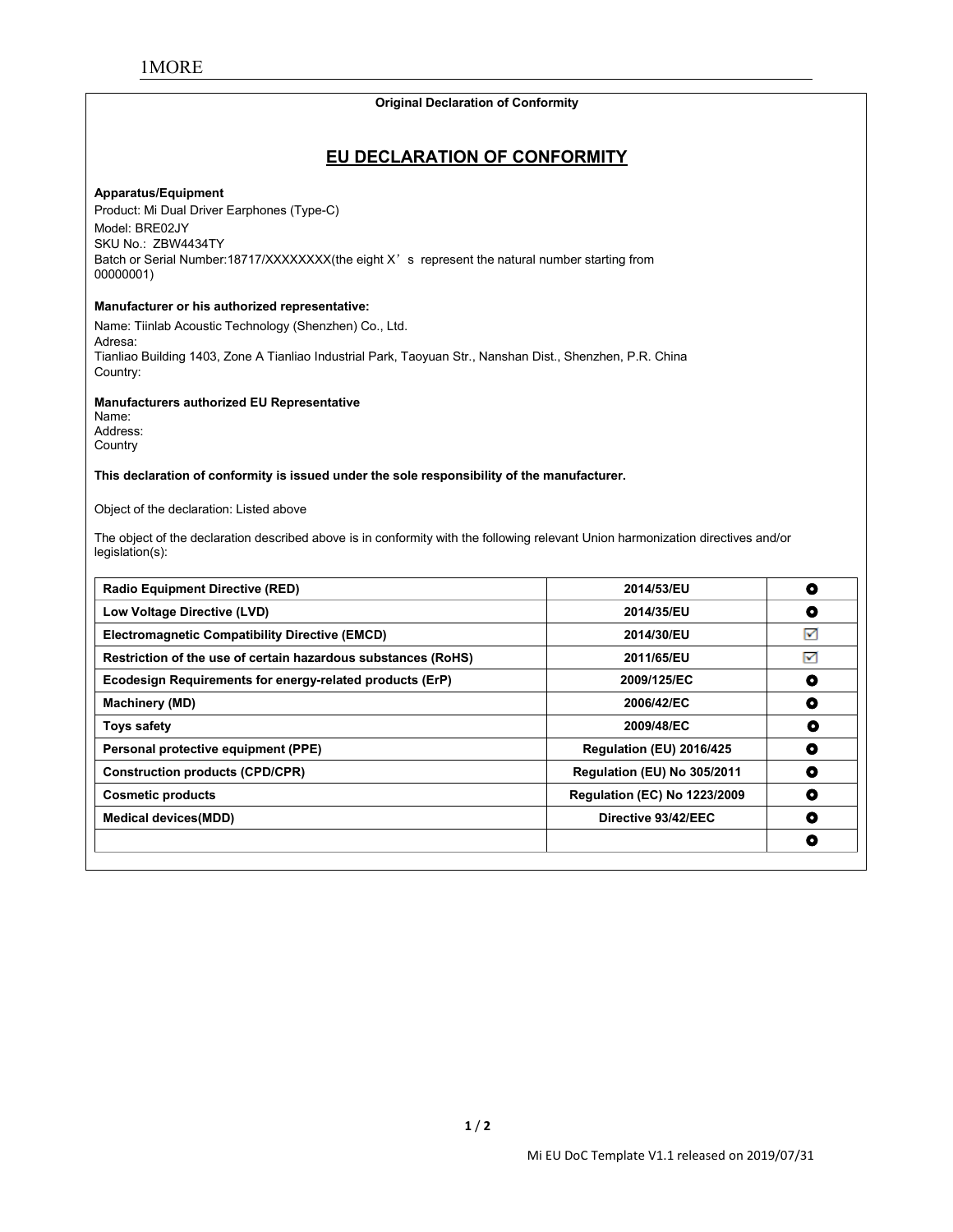| References to the relevant harmonized standards used, including the date of the standard, or references to the other technical |                        |                                                                           |
|--------------------------------------------------------------------------------------------------------------------------------|------------------------|---------------------------------------------------------------------------|
| specifications, including the date of the specification, in relation to which conformity is declared:                          |                        |                                                                           |
| <b>Harmonized Standard</b>                                                                                                     | <b>Test Report No.</b> | <b>Test lab</b>                                                           |
| EN 55032:2015<br>EN 55035:2017                                                                                                 | SZEM180500391401       | <b>SGS-CSTC Standards Technical Services</b><br>Co., Ltd. Shenzhen Branch |
| IEC62321 SERIES                                                                                                                | CANEC1805582001        | <b>SGS-CSTC Standards Technical Services</b><br>Co., Ltd. Shenzhen Branch |
|                                                                                                                                |                        |                                                                           |
|                                                                                                                                |                        |                                                                           |
|                                                                                                                                |                        |                                                                           |
|                                                                                                                                |                        |                                                                           |

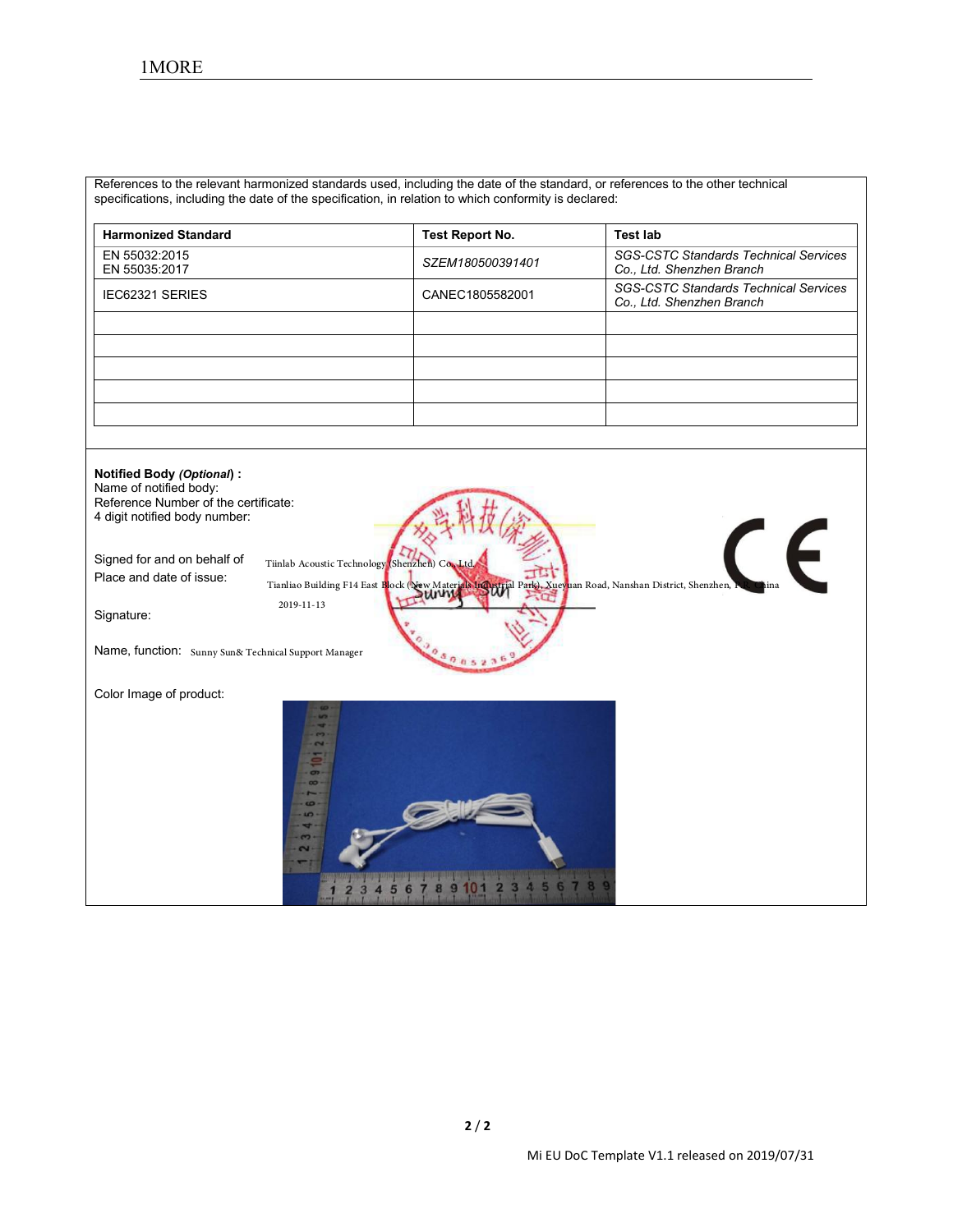#### **Překlad původního prohlášení o shodě**

# **PROHLÁŠENÍ O SHODĚ EU**

# **Zařízení**

Mi Dual Driver Earphones (Type-C) Model: BRE02JY Č. SKU: ZBW4434TY Šarže nebo výrobní číslo: 18717 /XXXXXXX(the eight X' s represent the natural number starting from 00000001)

#### **Výrobce nebo jeho autorizovaný zástupce:**

Název: Tiinlab Acoustic Technology (Shenzhen) Co., Ltd. Adresa: Tianliao Building 1403, Zone A Tianliao Industrial Park, Taoyuan Str., Nanshan Dist., Shenzhen, P.R. China

**Toto prohlášení o shodě je vydáváno zcela na přímou odpovědnost výrobce.**

Předmět prohlášení: Uvedeno výše Uvedeno výše

Výše uvedený předmět prohlášení splňuje níže uvedené relevantní harmonizační směrnice a/nebo legislativu EU:

| Směrnice o rádiových zařízeních (RED)                 | 2014/53/EU                 | O |
|-------------------------------------------------------|----------------------------|---|
| Směrnice o nízkonapěťových zařízeních (LVD)           | 2014/35/EU                 | O |
| Směrnice o elektromagnetické kompatibilitě (EMCD)     | 2014/30/EU                 | ♦ |
| Omezení používání některých nebezpečných látek (RoHS) | 2011/65/EU                 | ♦ |
| Požadavky na ekodesign energetických produktů (ErP)   | 2009/125/ES                | ۰ |
| Stroje (MD)                                           | 2006/42/ES                 | O |
| Bezpečnost hraček                                     | 2009/48/ES                 | ۰ |
| Osobní ochranné prostředky (PPE)                      | Směrnice (EU) 2016/425     | ٥ |
| Stavební výrobky (CPD/CPR)                            | Směrnice (EU) č. 305/2011  | O |
| Kosmetické produkty                                   | Směrnice (ES) č. 1223/2009 | O |
| Zdravotnické prostředky (MDD)                         | Směrnice 93/42/EHS         | O |
|                                                       |                            | o |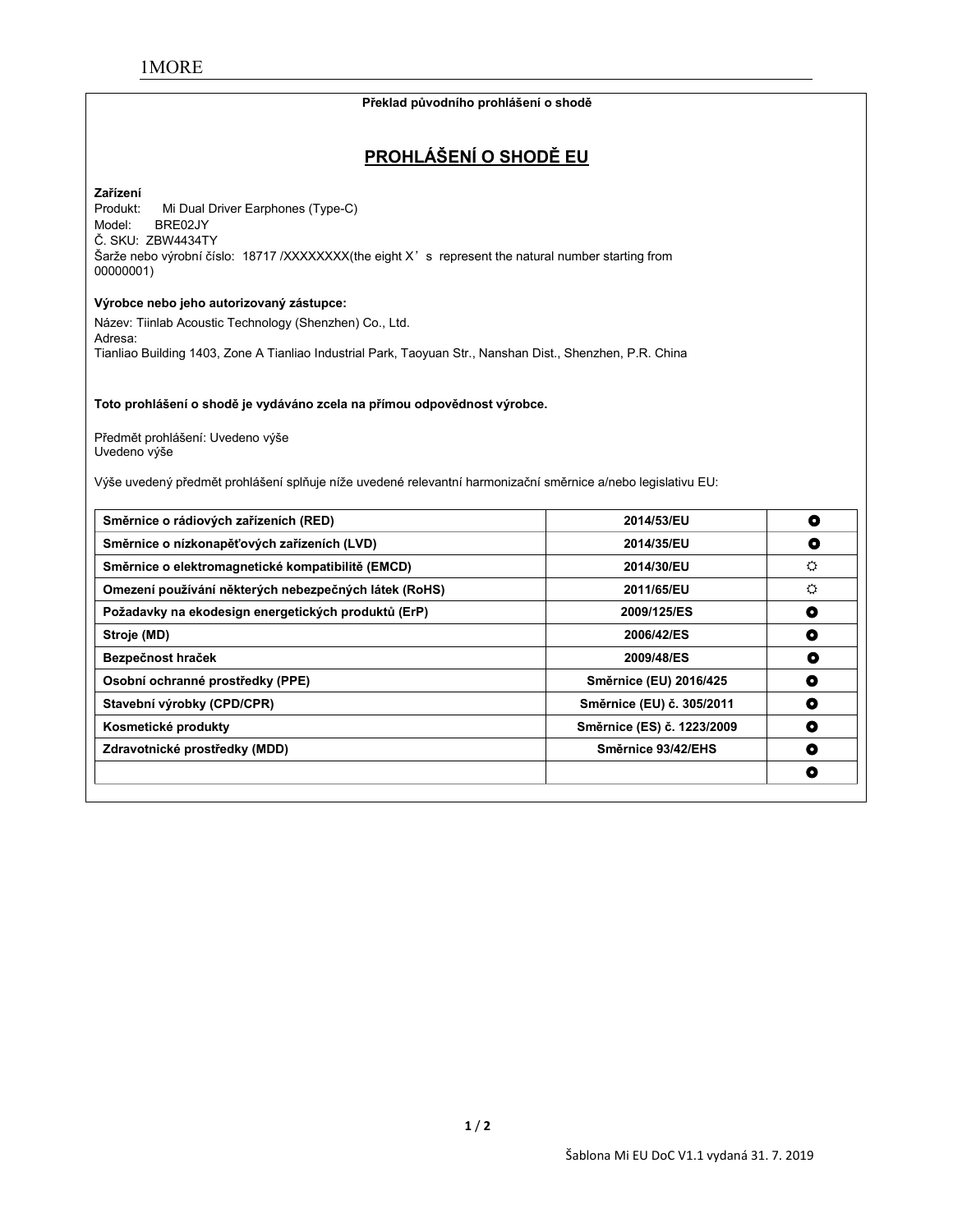Níže najdete odkazy na použité relevantní harmonizované standardy (včetně data standardu) nebo na další technické specifikace (včetně data specifikace) v souvislosti s prohlašovanou shodou:

| Harmonizovaný standard         | Testovací zpráva č. | Testovací laboratoř                                                          |
|--------------------------------|---------------------|------------------------------------------------------------------------------|
| EN 55032:2015<br>EN 55035:2017 | SZEM180500391401    | <b>SGS-CSTC Standards Technical</b><br>Services Co., Ltd. Shenzhen<br>Branch |
| IEC62321 SERIES                | CANEC1805582001     | <b>SGS-CSTC Standards Technical</b><br>Services Co., Ltd. Shenzhen<br>Branch |
|                                |                     |                                                                              |
|                                |                     |                                                                              |
|                                |                     |                                                                              |
|                                |                     |                                                                              |
|                                |                     |                                                                              |

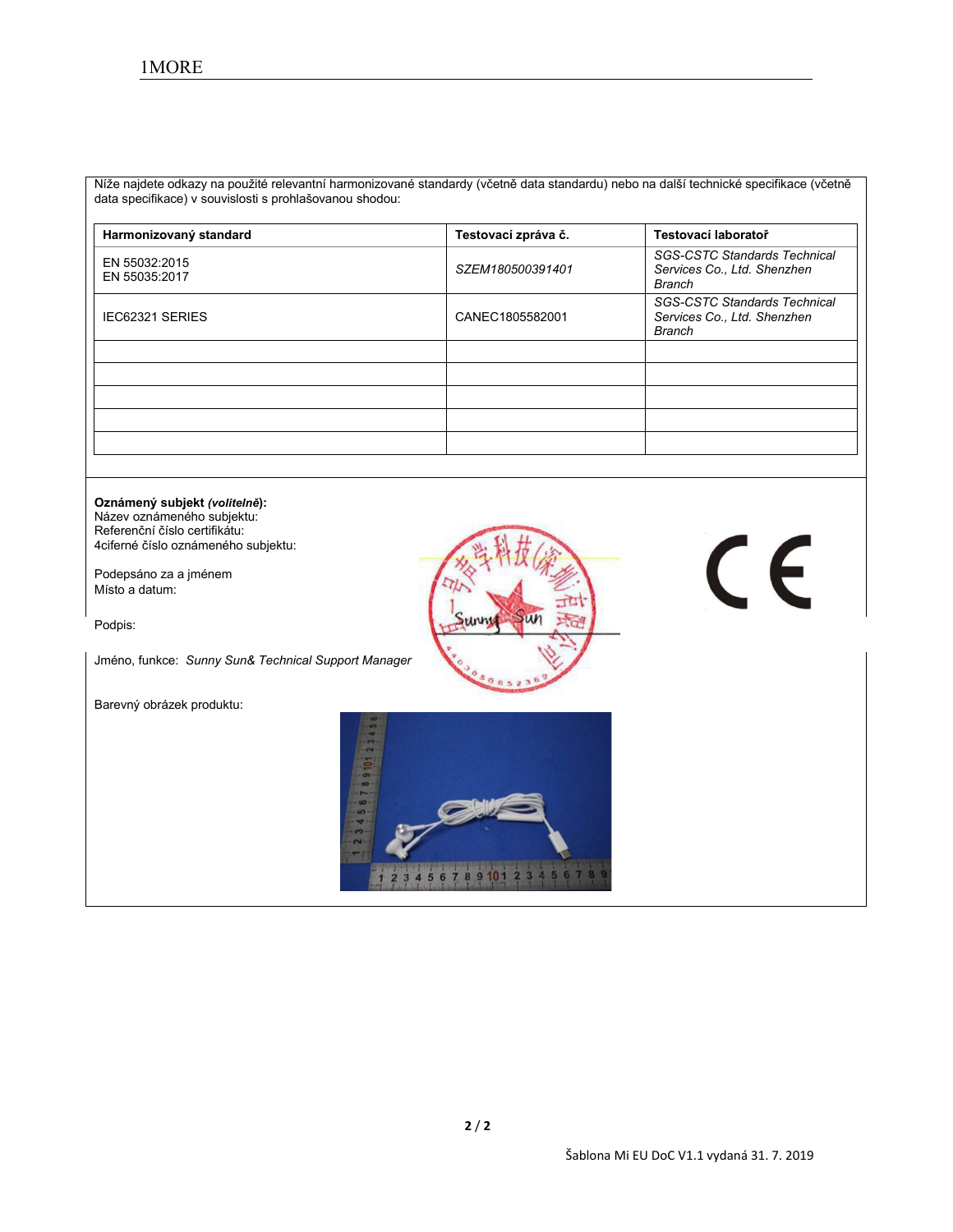#### **Übersetzung der ursprünglichen Konformitätserklärung**

# **EU-KONFORMITÄTSERKLÄRUNG**

#### **Elektrogeräte/Geräte**

Produkt: Mi Dual Driver Earphones (Type-C) Modell: BRE02JY SKU-Nr.: ZBW4434TY Chargen- oder Seriennummer: 18717/XXXXXXXX(the eight X's represent the natural number starting from 00000001)

#### **Hersteller oder dessen autorisierter Vertreter:**

Name: Tiinlab Acoustic Technology (Shenzhen) Co., Ltd. Adresse: Tianliao Building 1403, Zone A Tianliao Industrial Pa rk, Taoyuan Str., Nanshan Dist., Shenzhen, P.R. Chi na

Land:

#### **Autorisierte EU-Vertretung des Herstellers**

Name: Adresse: Land

#### **Diese Konformitätserklärung wird unter der alleinigen Verantwortung des Herstellers ausgestellt.**

Gegenstand der Erklärung: Oben aufgeführt Oben aufgeführt

Gegenstand der oben beschriebenen Erklärung ist die Konformität mit den folgenden relevanten Harmonisierungsrichtlinien und/oder<br>Gesetzen der EU:

| Funkgeräte-Richtlinie (RED)                                              | 2014/53/EU                    | O              |
|--------------------------------------------------------------------------|-------------------------------|----------------|
| Niederspannungsrichtlinie (NSR)                                          | 2014/35/EU                    | O              |
| Richtlinie über die elektromagnetische Verträglichkeit (EMV)             | 2014/30/EU                    | $\circ$        |
| Beschränkung der Verwendung bestimmter gefährlicher Stoffe (RoHS)        | 2011/65/EU                    | $\ddot{\circ}$ |
| Ökodesign-Anforderungen für energieverbrauchsrelevante Produkte<br>(ErP) | 2009/125/EC                   | О              |
| <b>Maschinen (MD)</b>                                                    | 2006/42/EC                    | $\bullet$      |
| Sicherheit von Spielzeug                                                 | 2009/48/EC                    | O              |
| Persönliche Schutzausrüstung (PSA)                                       | Verordnung (EU) 2016/425      | $\bullet$      |
| <b>Bauprodukte (BPR)</b>                                                 | Verordnung (EU) Nr. 305/2011  | $\bullet$      |
| Kosmetikprodukte                                                         | Verordnung (EU) Nr. 1223/2009 | O              |
| Medizinprodukte (MDD)                                                    | Richtlinie 93/42/EEC          | O              |
|                                                                          |                               | O              |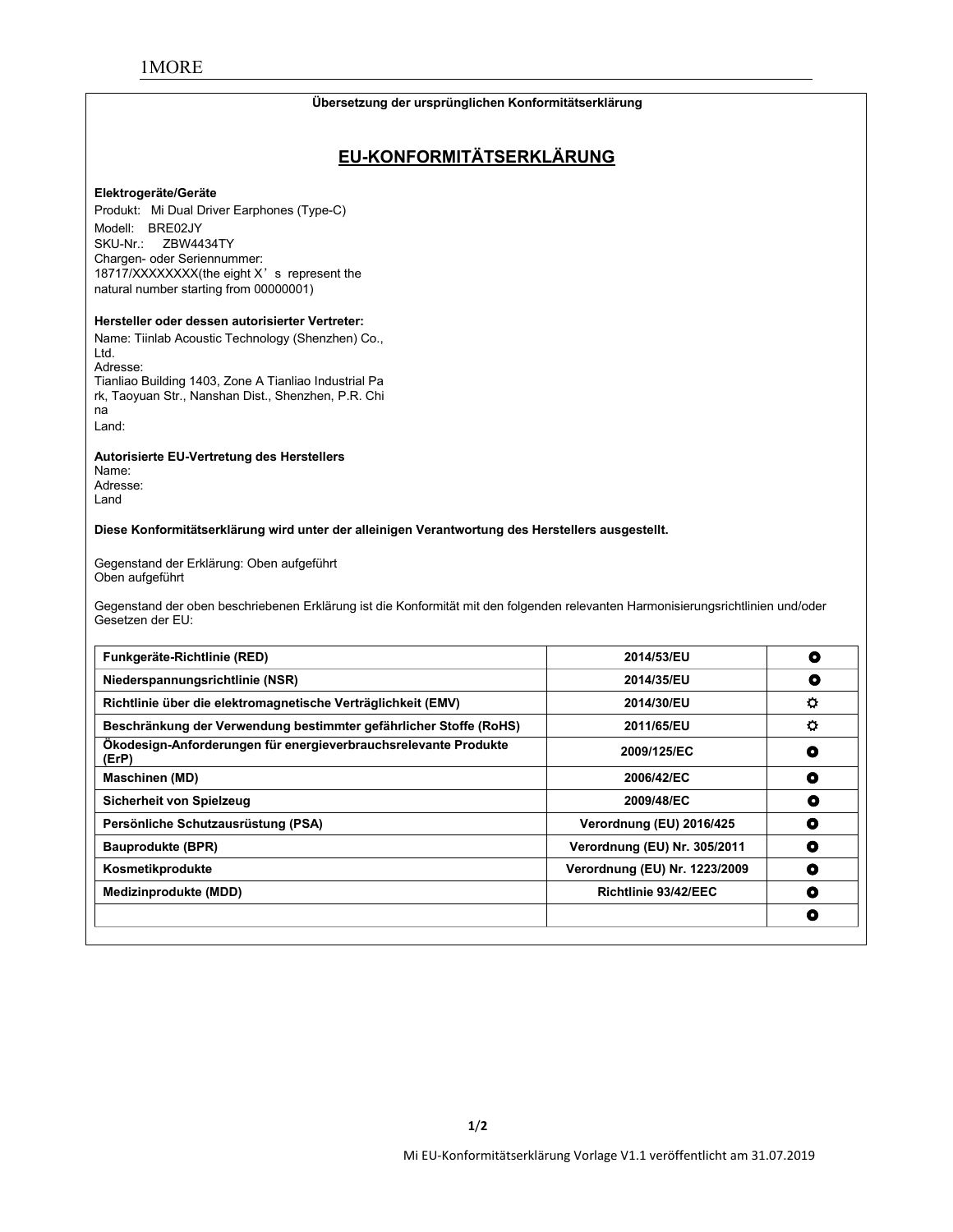Bezugnahme auf die verwendeten einschlägigen harmonisierten Normen, einschließlich des Datums der Norm, oder Bezugnahme auf Spezifikationen, einschließlich des Datums der Spezifikation, für die die Konformität erklärt wird:

| <b>Harmonisierte Norm</b>      | Testbericht-Nr.  | <b>Testlabor</b>                                                             |
|--------------------------------|------------------|------------------------------------------------------------------------------|
| EN 55032:2015<br>EN 55035:2017 | SZEM180500391401 | <b>SGS-CSTC Standards Technical</b><br>Services Co., Ltd. Shenzhen<br>Branch |
| <b>IEC62321 SERIES</b>         | CANEC1805582001  | <b>SGS-CSTC Standards Technical</b><br>Services Co., Ltd. Shenzhen<br>Branch |
|                                |                  |                                                                              |
|                                |                  |                                                                              |
|                                |                  |                                                                              |
|                                |                  |                                                                              |
|                                |                  |                                                                              |

# **Benannte Stelle** *(Optional***):** Name der benannten Stelle: Referenznummer des Zertifikats: CE 4-stellige Nummer der benannten Stelle: Unterzeichnet für und im Namen von: Ort und Datum der Ausstellung: Unterschrift: Name, Funktion: *Sunny Sun& Technical Support Manager* Farbbild des Produkts: $\mathbf{q}$ 10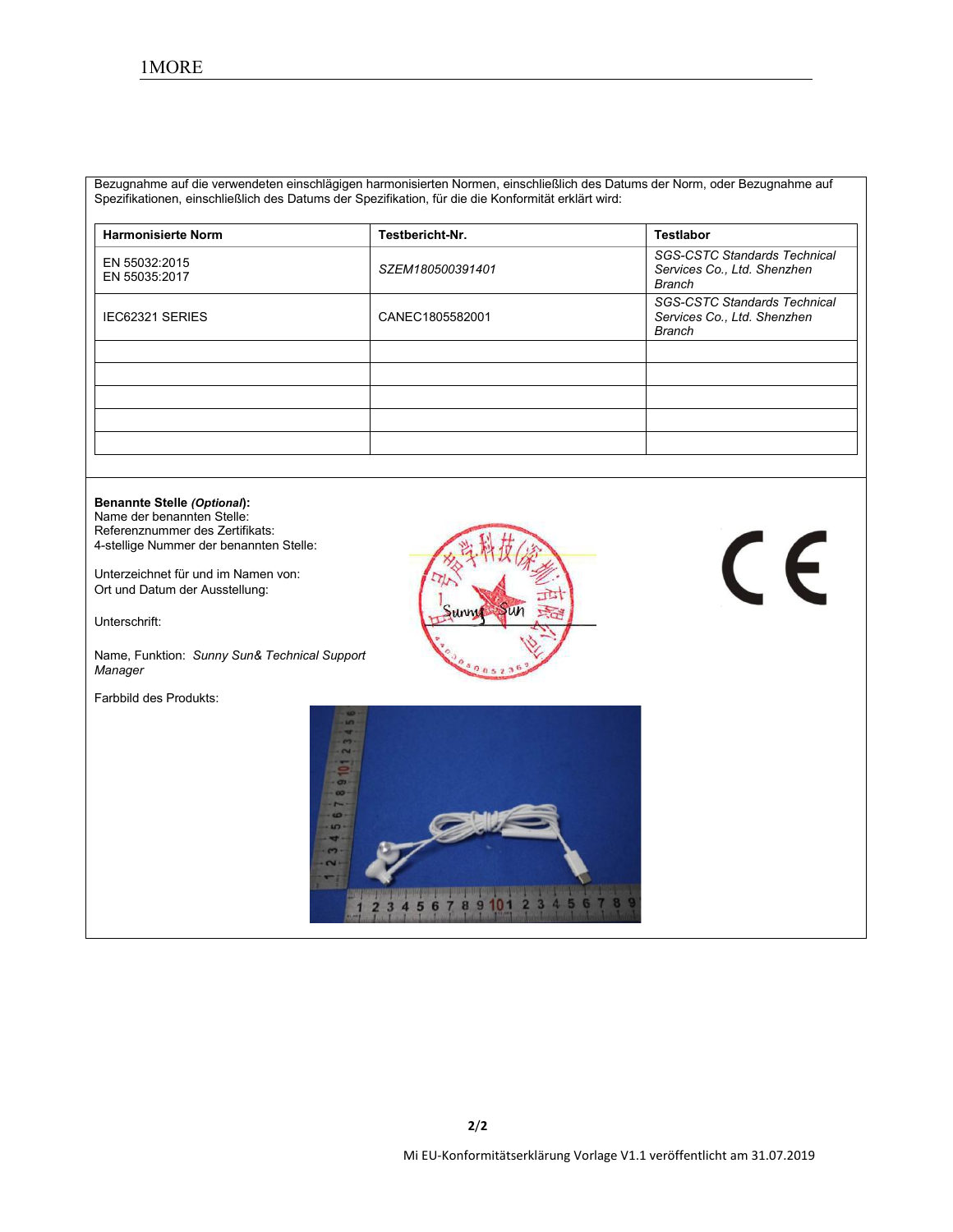#### **Μετάφραση της αρχικής δήλωσης συμμόρφωσης**

### **ΔΗΛΩΣΗ ΣΥΜΜΟΡΦΩΣΗΣ ΤΗΣ ΕΕ**

#### **Συσκευή/Εξοπλισμός**

Προϊόν: Mi Dual Driver Earphones (Type-C) Μοντέλο: BRE02JY Αριθμός SKU: ZBW4434TY Αριθμός παρτίδας ή σειριακός αριθμός:18717/XXXXXXXX(the eight X's represent the natural number starting from 00000001)

#### **Ο κατασκευαστής ή ο εξουσιοδοτημένος εκπρόσωπός του:**

Όνομα: Tiinlab Acoustic Technology (Shenzhen) Co., Ltd. Διεύθυνση: Tianliao Building 1403, Zone A Tianliao Industrial Park, Taoyuan Str., Nanshan Dist., Shenzhen, P.R. China Χώρα:

#### **Ο εξουσιοδοτημένος εκπρόσωπος του κατασκευαστή στην ΕΕ**

Όνομα: Διεύθυνση: Χώρα

#### **Αυτή η δήλωση συμμόρφωσης εκδίδεται με την αποκλειστική ευθύνη του κατασκευαστή.**

Αντικείμενο της δήλωσης: Αναφέρεται παραπάνω Αναφέρεται παραπάνω

Το αντικείμενο της δήλωσης που περιγράφεται παραπάνω είναι σύμφωνο με τις ακόλουθες σχετικές οδηγίες ή/και νομοθετικές πράξεις εναρμόνισης της Ένωσης:

| Οδηγία ραδιοεξοπλισμού (RED)                                                          | 2014/53/EE                      | $\bullet$ |
|---------------------------------------------------------------------------------------|---------------------------------|-----------|
| Οδηγία Χαμηλής Τάσης (LVD)                                                            | 2014/35/EE                      | ۰         |
| Οδηγία για την ηλεκτρομαγνητική συμβατότητα (EMCD)                                    | 2014/30/EE                      | o         |
| Περιορισμός της χρήσης ορισμένων επικίνδυνων ουσιών (RoHS)                            | 2011/65/EE                      | $\bullet$ |
| Απαιτήσεις οικολογικού σχεδιασμού για τα συνδεόμενα με την ενέργεια<br>προϊόντα (ErP) | 2009/125/EK                     | O         |
| Μηχανήματα (MD)                                                                       | 2006/42/EK                      | ٥         |
| Ασφάλεια των παιχνιδιών                                                               | 2009/48/EK                      | O         |
| Εξοπλισμός ατομικής προστασίας (PPE)                                                  | Κανονισμός (ΕΕ) 2016/425        | O         |
| Δομικά προϊόντα (CPD/CPR)                                                             | Κανονισμός (ΕΕ) Αριθ. 305/2011  | O         |
| Καλλυντικά προϊόντα                                                                   | Κανονισμός (ΕΚ) Αριθ. 1223/2009 | O         |
| Ιατρικές συσκευές (MDD)                                                               | Οδηγία 93/42/ΕΟΚ                | ٥         |
|                                                                                       |                                 | O         |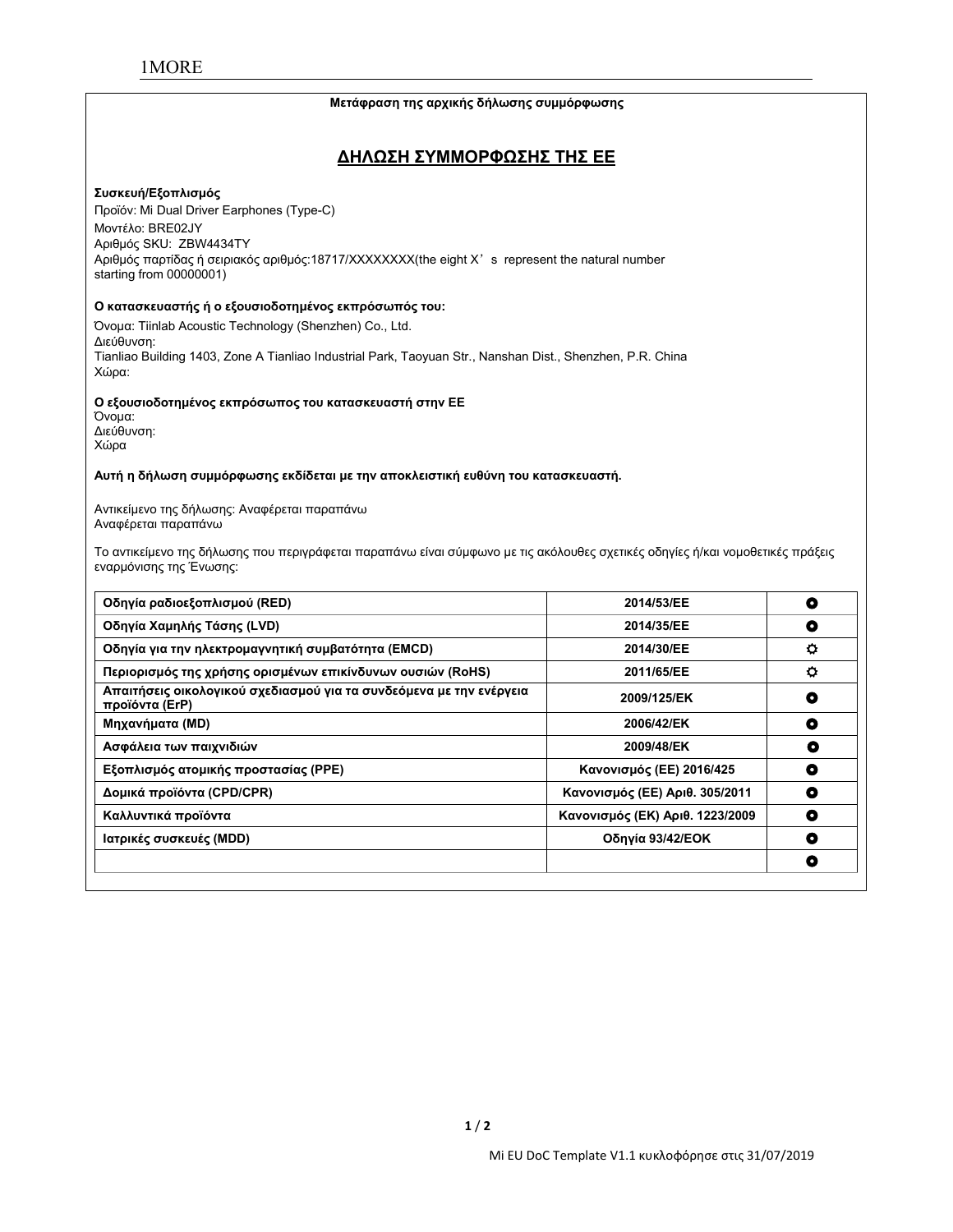Αναφορές στα σχετικά χρησιμοποιούμενα εναρμονισμένα πρότυπα, συμπεριλαμβανομένης της ημερομηνίας του προτύπου ή των παραπομπών στις άλλες τεχνικές προδιαγραφές, συμπεριλαμβανομένης της ημερομηνίας της προδιαγραφής, για την οποία δηλώνεται η συμμόρφωση:

| Πρότυπο εναρμόνισης            | Αριθμός Αναφοράς δοκιμών | Εργαστήριο δοκιμών                                                        |
|--------------------------------|--------------------------|---------------------------------------------------------------------------|
| EN 55032:2015<br>EN 55035:2017 | SZEM180500391401         | <b>SGS-CSTC Standards Technical</b><br>Services Co., Ltd. Shenzhen Branch |
| <b>IEC62321 SERIES</b>         | CANEC1805582001          | <b>SGS-CSTC Standards Technical</b><br>Services Co., Ltd. Shenzhen Branch |
|                                |                          |                                                                           |
|                                |                          |                                                                           |
|                                |                          |                                                                           |
|                                |                          |                                                                           |
|                                |                          |                                                                           |

**Κοινοποιημένος οργανισμός** *(προαιρετικό)***:** Όνομα του κοινοποιημένου οργανισμού: Αριθμός αναφοράς του πιστοποιητικού: Τετραψήφιος αριθμός ταυτοποίησης του κοινοποιημένου οργανισμού:

Υπογεγραμμένο για λογαριασμό και εξ ονόματος: Τόπος και χρόνος έκδοσης:

Υπογραφή:

Όνομα, αρμοδιότητα: *Sunny Sun& Technical Support Manager*

Έγχρωμη εικόνα του προϊόντος:



 $C<sub>6</sub>$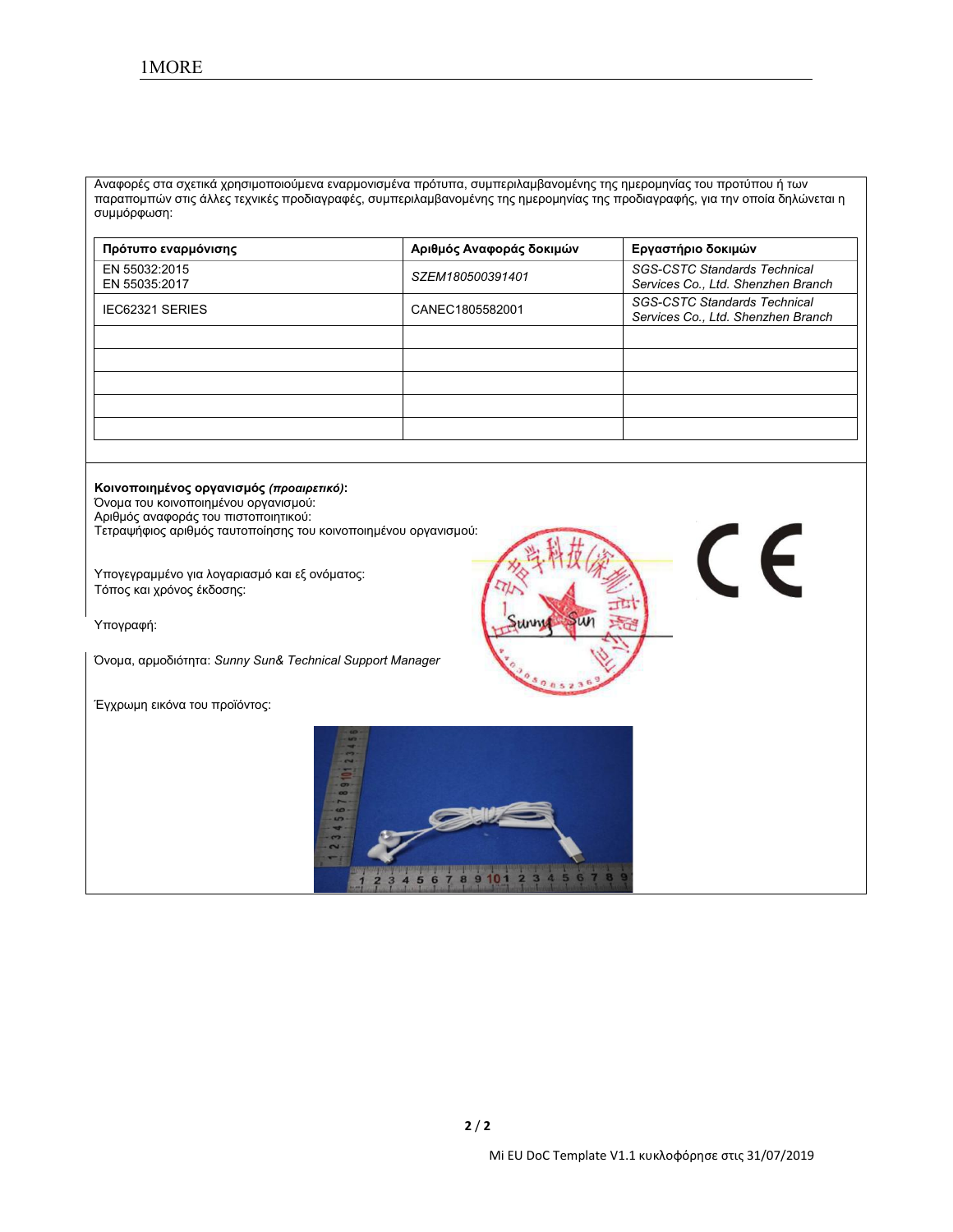#### **Traducción de la Declaración de conformidad original**

# **DECLARACIÓN DE CONFORMIDAD DE LA UE**

#### **Aparato/equipo**

Producto: Mi Dual Driver Earphones (Type-C) Modelo: BRE02JY N.º de SKU: ZBW4434TY Número de serie o de lote:18717/XXXXXXX(the eight X's represent the natural number starting from 00000001)

#### **Fabricante o representante autorizado**

Nombre: Tiinlab Acoustic Technology (Shenzhen) Co., Ltd. Dirección: Tianliao Building 1403, Zone A Tianliao Industrial Park, Taoyuan Str., Nanshan Dist., Shenzhen, P.R. China País:

**Representante europeo autorizado del fabricante**

Nombre: Dirección: País

**La presente declaración de conformidad se emite bajo laexclusiva responsabilidad del fabricante.**

Objeto de la declaración: Indicado arriba Indicado arriba

El objeto de la declaración que se describe más arriba cumple las siguientes legislaciones o directivas de armonización de la Unión relevantes:

| Directiva de equipos radioeléctricos (RED)                                                     | 2014/53/UE                    | O       |
|------------------------------------------------------------------------------------------------|-------------------------------|---------|
| Directiva de baja tensión (LVD)                                                                | 2014/35/UE                    | ٥       |
| Directiva sobre compatibilidad electromagnética (EMCD)                                         | 2014/30/UE                    | $\circ$ |
| Restricciones a la utilización de determinadas sustancias peligrosas<br>(RoHS)                 | 2011/65/UE                    | ٥       |
| Requisitos de diseño ecológico aplicables a los productos relacionados<br>con la energía (ErP) | 2009/125/CE                   | O       |
| Máquinas (MD)                                                                                  | 2006/42/CE                    | ٥       |
| Seguridad de los juguetes                                                                      | 2009/48/CE                    | O       |
| Equipos de protección individual (PPE)                                                         | Reglamento (UE) 2016/425      | O       |
| Productos de construcción (CPD/CPR)                                                            | Reglamento (UE) n.º 305/2011  | ۰       |
| Productos cosméticos                                                                           | Reglamento (EC) n.º 1223/2009 | ۰       |
| <b>Productos sanitarios (MDD)</b>                                                              | Directiva 93/42/CEE           | ٥       |
|                                                                                                |                               | O       |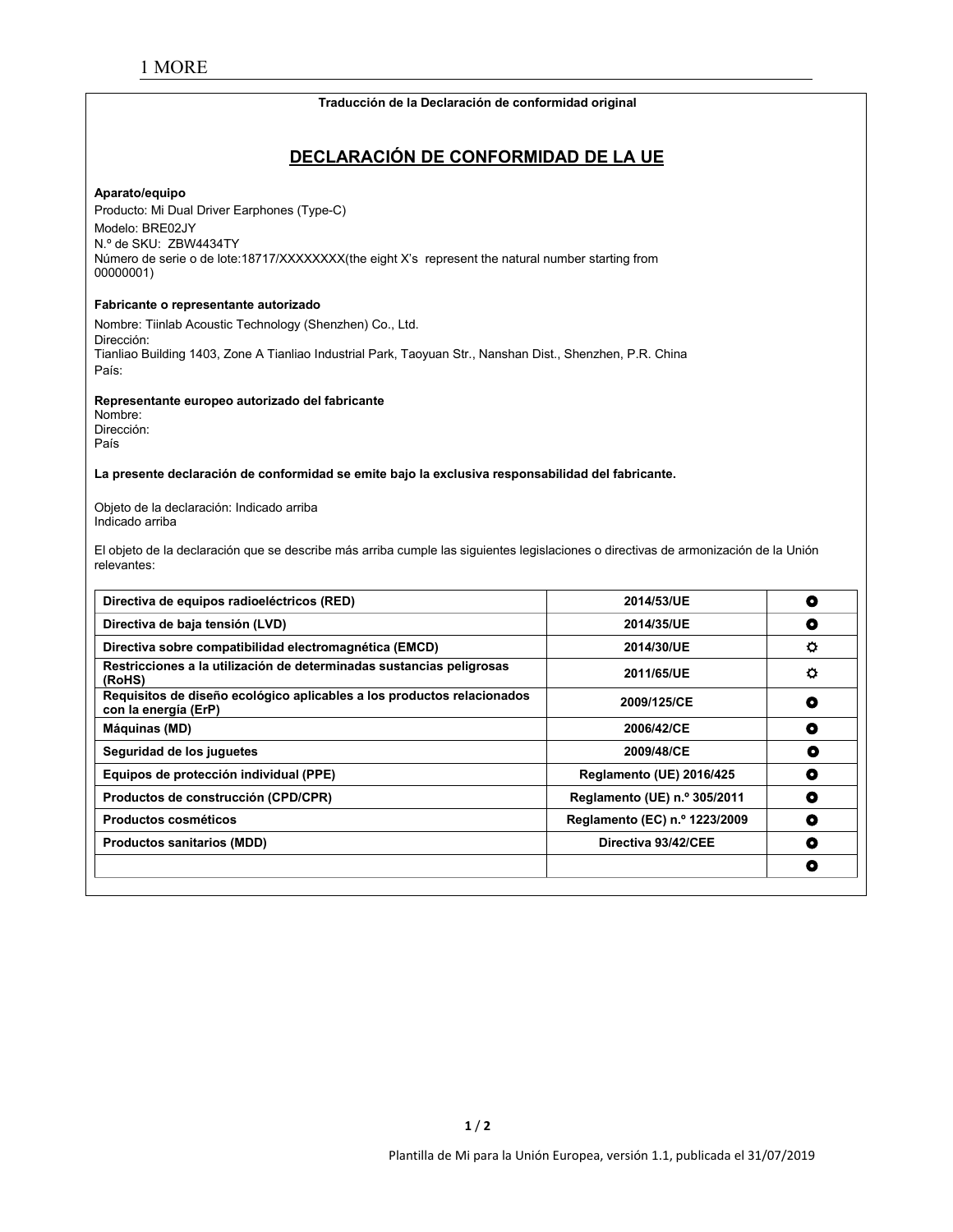Referencias a las normas armonizadas pertinentes utilizadas, incluida la fecha de la norma, o referencias a otras especificaciones técnicas, incluida la fecha de la especificación, respecto a las cuales se declara la conformidad:

| Norma armonizada               | N.º de informe de prueba | Laboratorio de pruebas                                             |
|--------------------------------|--------------------------|--------------------------------------------------------------------|
| EN 55032:2015<br>EN 55035:2017 | SZEM180500391401         | SGS-CSTC Standards Technical Services Co.,<br>Ltd. Shenzhen Branch |
| IEC62321 SERIES                | CANEC1805582001          | SGS-CSTC Standards Technical Services Co.,<br>Ltd. Shenzhen Branch |
|                                |                          |                                                                    |
|                                |                          |                                                                    |
|                                |                          |                                                                    |
|                                |                          |                                                                    |
|                                |                          |                                                                    |

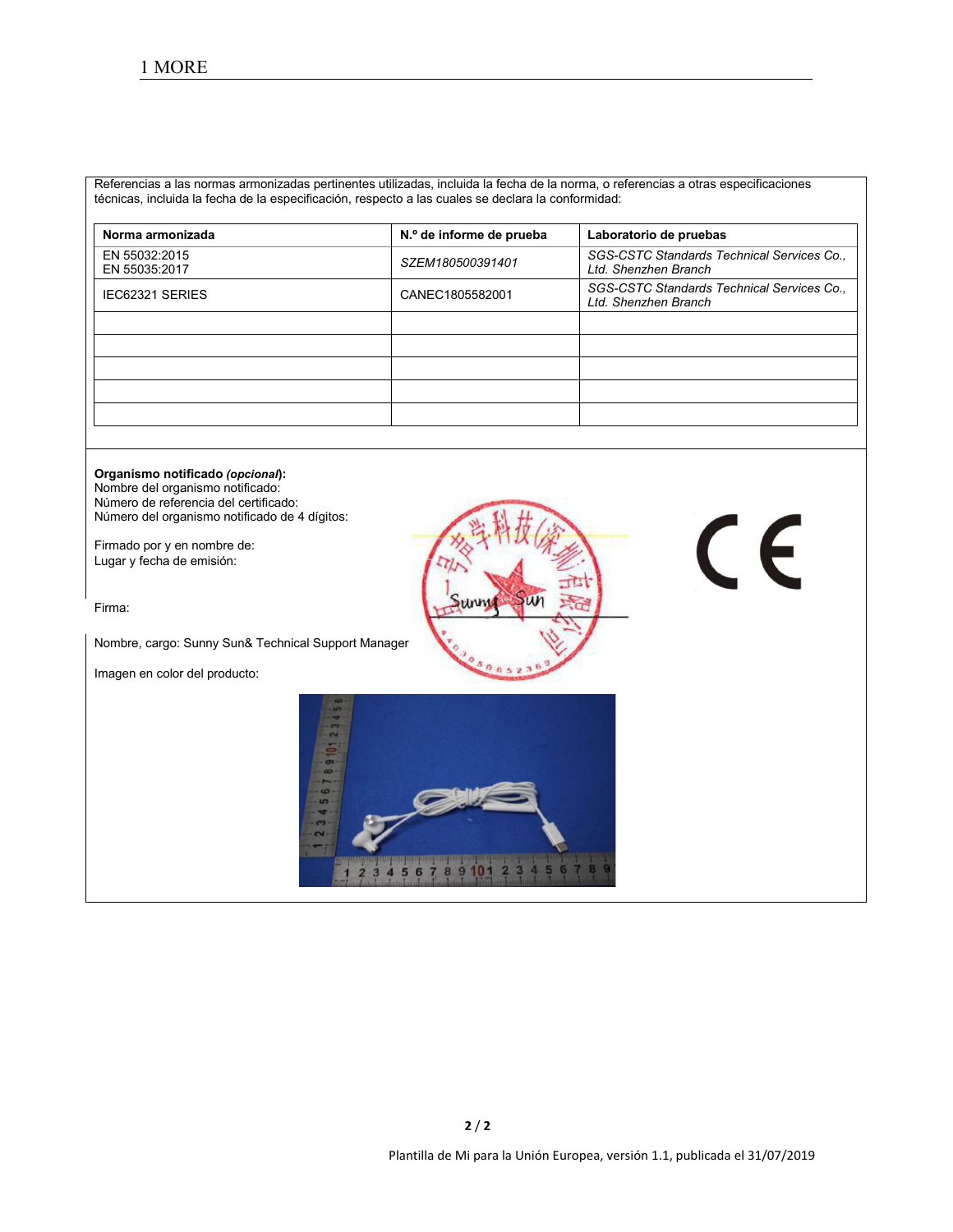#### **Traduction de la déclaration de conformité d'origine**

# **DÉCLARATION DE CONFORMITÉ DE L'UE**

#### **Appareil/équipement**

Produit : Mi Dual Driver Earphones (Type-C)

Modèle : BRE02JY Référence : ZBW4434TY Numéro de lot ou de série :18717/XXXXXXXX(the eight X's represent the natural number starting from 00000001)

#### **Fabricant ou son représentant agréé :**

Nom : Tiinlab Acoustic Technology (Shenzhen) Co., Ltd. Adresse : Tianliao Building 1403, Zone A Tianliao Industrial Park, Taoyuan Str., Nanshan Dist., Shenzhen, P.R. China Pays :

**Représentant agréé des fabricants pour l'UE**

Nom : Adresse : Pays

#### **Cette déclaration de conformité est publiée sous la seule responsabilité du fabricant.**

Objet de la déclaration : Ci-dessus Ci-dessus

L'objet de la déclaration décrit ci-dessus est en conformité avec les directives et/ou les lois relatives à l'harmonisation des législations suivantes de l'Union européenne :

| Directive relative aux équipements radio (RED)                         | 2014/53/UE                     | О       |
|------------------------------------------------------------------------|--------------------------------|---------|
| Directive basse tension (LVD)                                          | 2014/35/UE                     | O       |
| Directive sur la compatibilité électromagnétique (EMCD)                | 2014/30/UE                     | o       |
| Limitation de l'utilisation de certaines substances dangereuses (RoHS) | 2011/65/UE                     | $\circ$ |
| Exigences d'écoconception des produits liés à l'énergie (ErP)          | 2009/125/CE                    | ٥       |
| Directive Machines (MD)                                                | 2006/42/CE                     | O       |
| Sécurité des jouets                                                    | 2009/48/CE                     | o       |
| Équipement de protection individuelle (EPI)                            | <b>Règlement (UE) 2016/425</b> | O       |
| <b>Produits de construction (CPD/CPR)</b>                              | Règlement (UE) n° 305/2011     | ٥       |
| <b>Produits cosmétiques</b>                                            | Règlement (CE) N° 1223/2009    | O       |
| Dispositifs médicaux (MDD)                                             | Directive 93/42/CEE            | ٥       |
|                                                                        |                                | O       |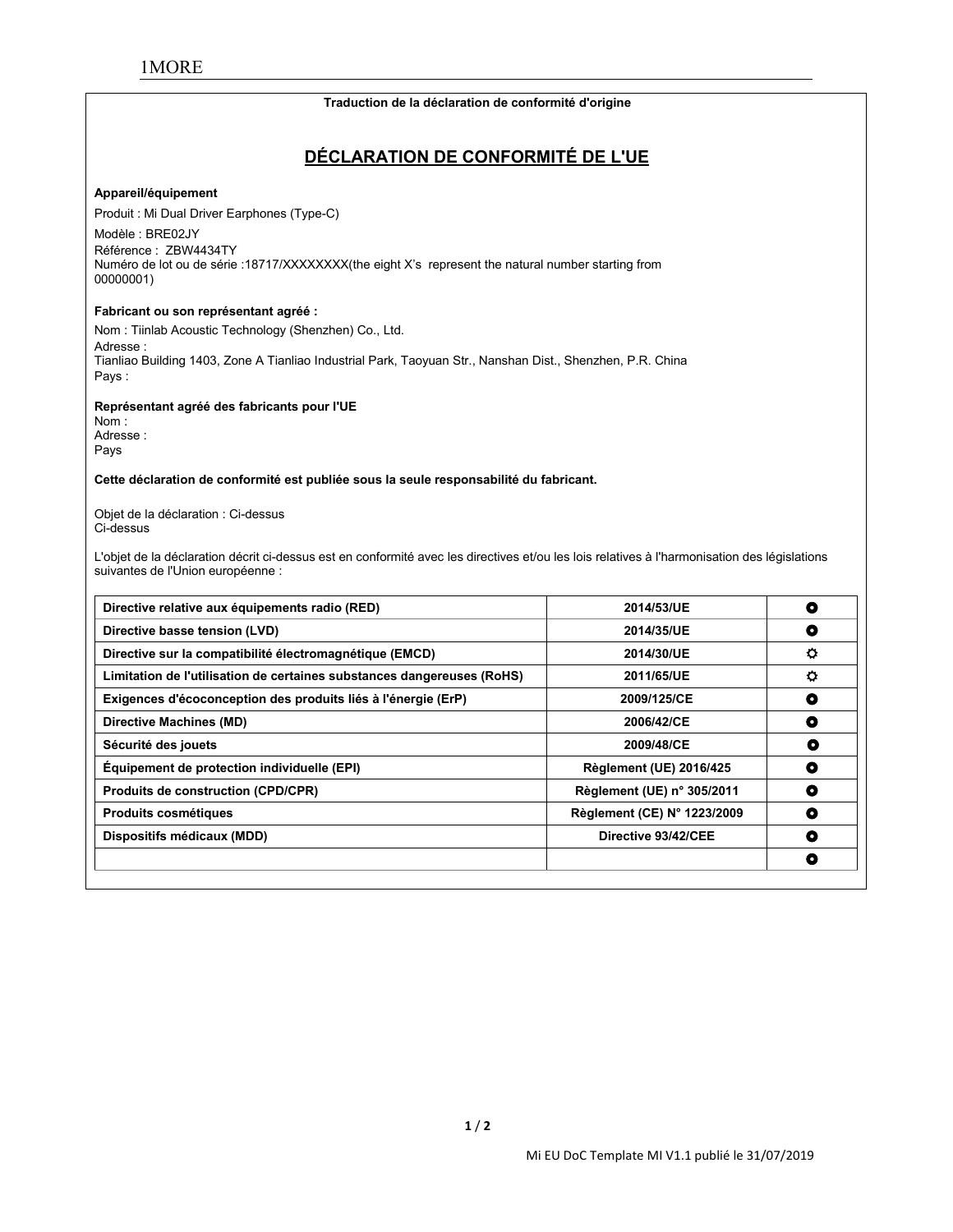Références aux normes harmonisées pertinentes utilisées, y compris la date de la norme, ou références aux autres agréments techniques, y compris la date de l'agrément, par rapport auquel la conformité est déclarée :

| Norme harmonisée               | N° rapport de test | Laboratoire de test                                                |
|--------------------------------|--------------------|--------------------------------------------------------------------|
| EN 55032:2015<br>EN 55035:2017 | SZEM180500391401   | SGS-CSTC Standards Technical Services Co., Ltd.<br>Shenzhen Branch |
| <b>IEC62321 SERIES</b>         | CANEC1805582001    | SGS-CSTC Standards Technical Services Co., Ltd.<br>Shenzhen Branch |
|                                |                    |                                                                    |
|                                |                    |                                                                    |
|                                |                    |                                                                    |
|                                |                    |                                                                    |
|                                |                    |                                                                    |

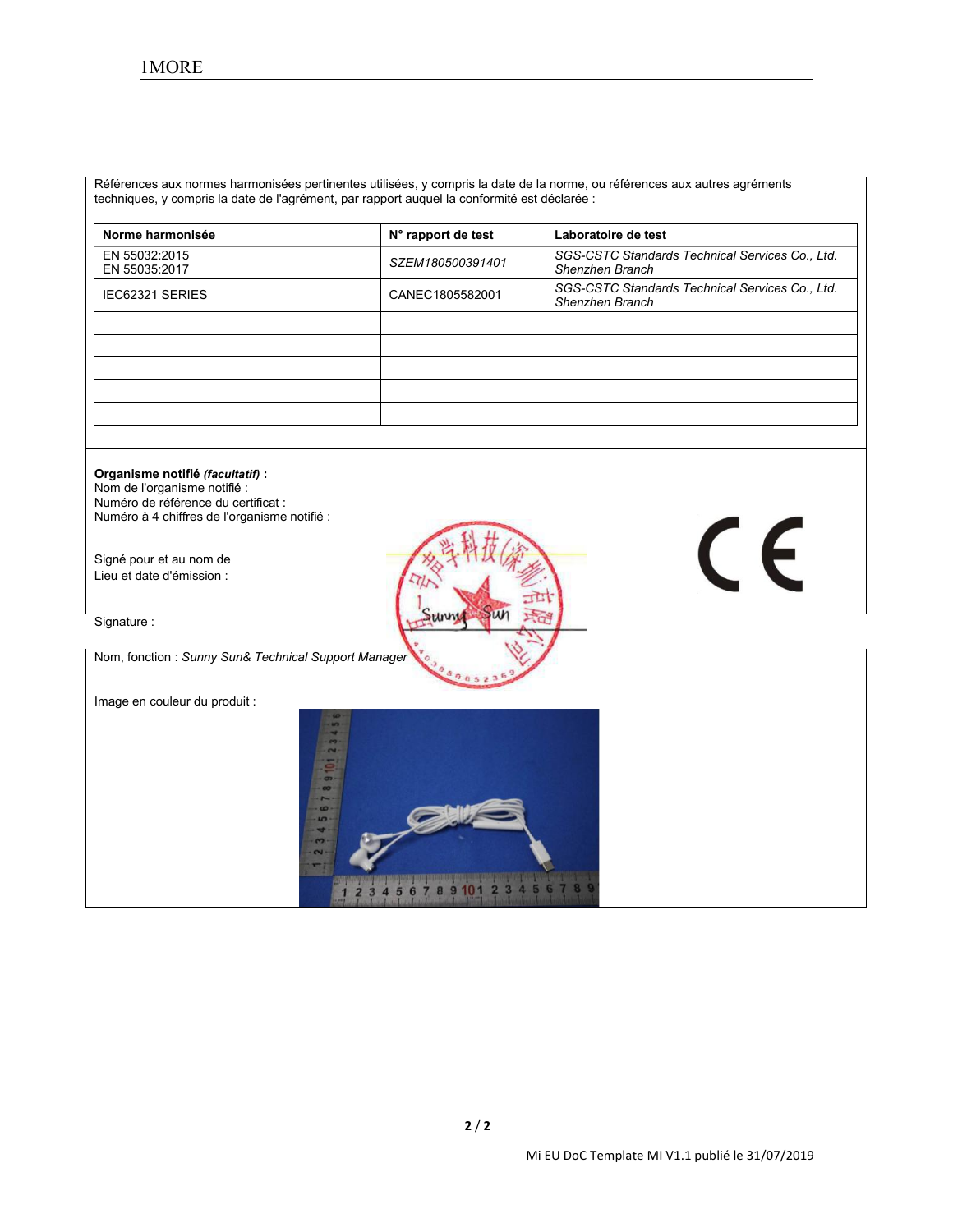#### **Traduzione della Dichiarazione di conformità originale**

## **DICHIARAZIONE DI CONFORMITÀ UE**

#### **Apparecchio/apparecchiatura**

Prodotto: Mi Dual Driver Earphones (Type-C) Modello: BRE02JY N. SKU: ZBW4434TY Numero di serie o batch:18717/XXXXXXXX(the eight X's represent the natural number starting from 00000001)

#### **Produttore o suo rappresentante autorizzato:**

Nome: Tiinlab Acoustic Technology (Shenzhen) Co., Ltd. Indirizzo: Tianliao Building 1403, Zone A Tianliao Industrial Park, Taoyuan Str., Nanshan Dist., Shenzhen, P.R. China Paese:

**Rappresentante UE autorizzato del produttore**

Nome: Indirizzo: Paese

**La presente Dichiarazione di conformità è pubblicata sotto lapiena responsabilità del produttore.**

Oggetto della dichiarazione: Indicato in precedenza Indicato in precedenza

L'oggetto della dichiarazione descritto in precedenza è conforme alle seguenti direttive e/o legislazioni dell'Unione in materia di armonizzazione:

| Direttiva RED sulla messa a disposizione sul mercato di apparecchiature<br>radio                    | 2014/53/UE                  | O |
|-----------------------------------------------------------------------------------------------------|-----------------------------|---|
| Direttiva Bassa Tensione                                                                            | 2014/35/UE                  | O |
| Direttiva EMCD sulla compatibilità elettromagnetica                                                 | 2014/30/UE                  | o |
| Direttiva sulla restrizione dell'uso di determinate sostanze pericolose                             | 2011/65/UE                  | o |
| Direttiva sulle specifiche per la progettazione ecocompatibile dei prodotti<br>connessi all'energia | 2009/125/CE                 | ٥ |
| <b>Macchine (MD)</b>                                                                                | 2006/42/CE                  | ٥ |
| Sicurezza dei giocattoli                                                                            | 2009/48/CE                  | О |
| Dispositivi di protezione individuale                                                               | Normativa (UE) 2016/425     | O |
| Prodotti per l'edilizia (CPD/CPR)                                                                   | Normativa (UE) N. 305/2011  | ۰ |
| Prodotti cosmetici                                                                                  | Normativa (CE) N. 1223/2009 | ۰ |
| Dispositivi medici (MDD)                                                                            | Direttiva 93/42/CEE         | O |
|                                                                                                     |                             | O |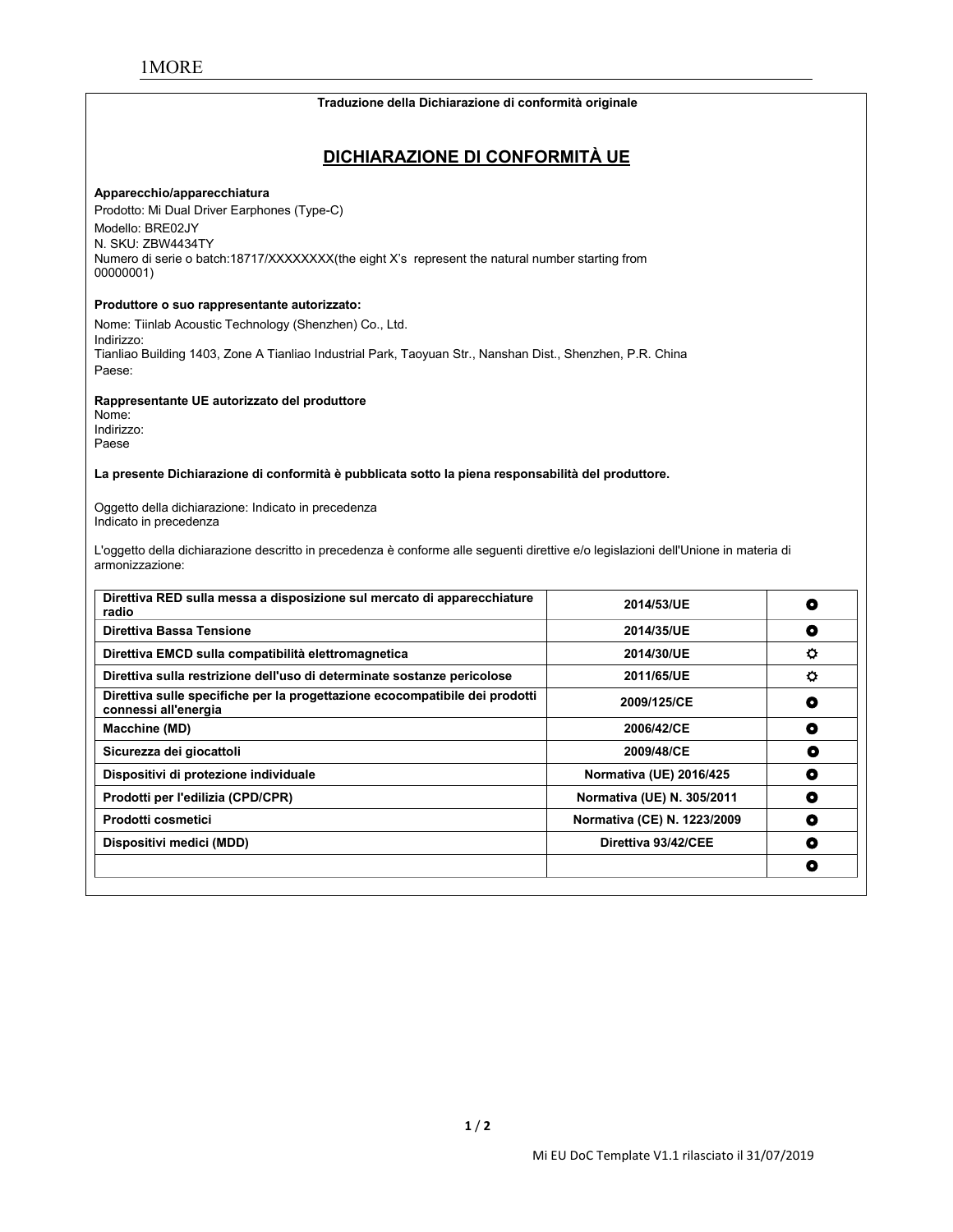Riferimenti agli standard armonizzati rilevanti utilizzati, inclusa la data dello standard, o riferimenti ad altre specifiche tecniche, inclusa la data della specifica, in relazione ai quali viene emessa la dichiarazione di conformità:

| <b>Standard armonizzato</b>    | N. report test   | <b>Test lab</b>                                                    |
|--------------------------------|------------------|--------------------------------------------------------------------|
| EN 55032:2015<br>EN 55035:2017 | SZEM180500391401 | SGS-CSTC Standards Technical Services Co., Ltd.<br>Shenzhen Branch |
| IEC62321 SERIES                | CANEC1805582001  | SGS-CSTC Standards Technical Services Co., Ltd.<br>Shenzhen Branch |
|                                |                  |                                                                    |
|                                |                  |                                                                    |
|                                |                  |                                                                    |
|                                |                  |                                                                    |
|                                |                  |                                                                    |

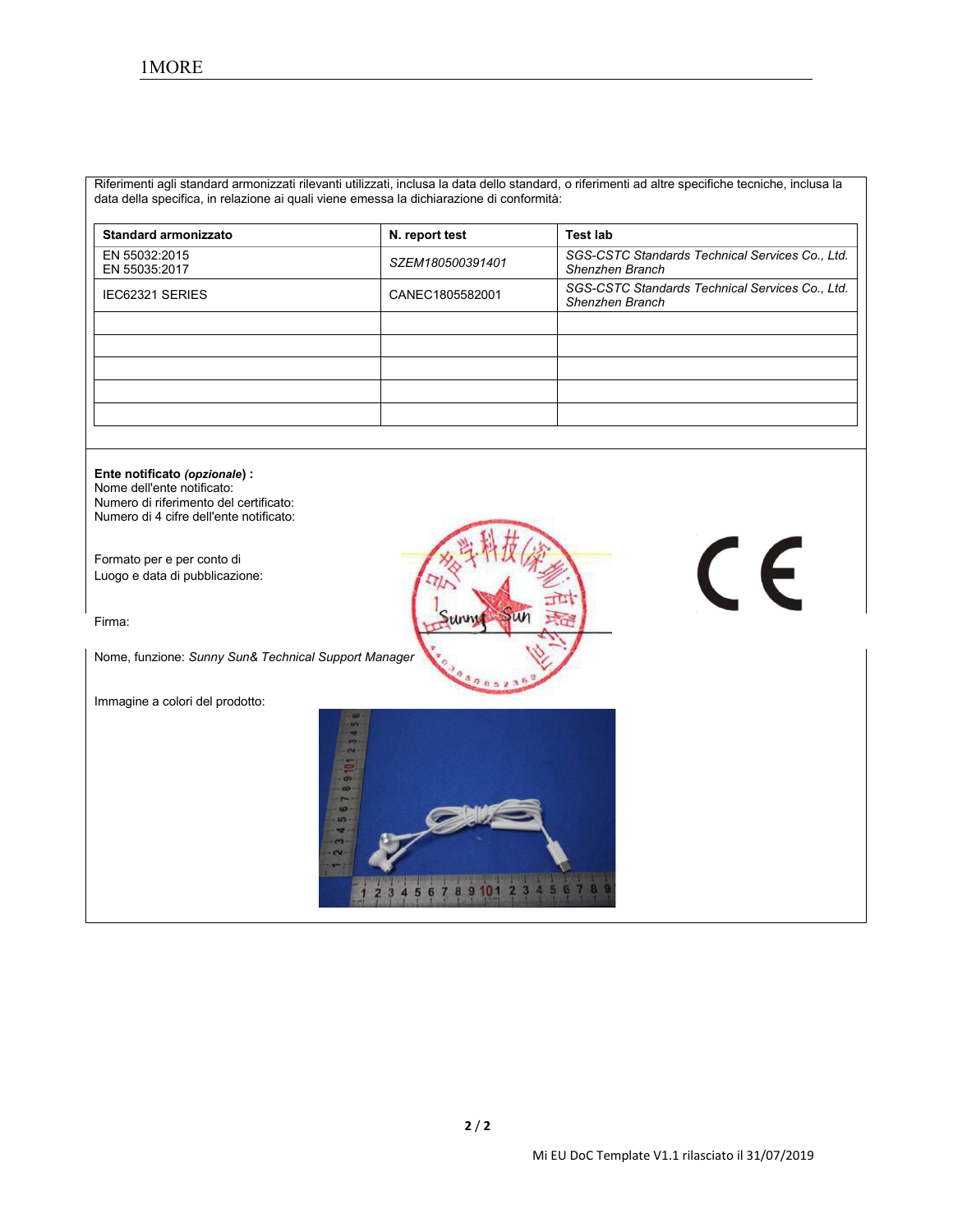#### **Vertaling van de oorspronkelijke verklaring van conformiteit**

# **EU-VERKLARING VAN CONFORMITEIT**

#### **Apparaat/Uitrusting**

Product: Mi Dual Driver Earphones (Type-C) Model: BRE02JY SKU-nr: ZBW4434TY<br>Batch- of serienummer:18717/XXXXXXXX(the eight X's represent the natural number starting from 00000001)

#### **Fabrikant of geautoriseerde verteger**

Naam: Tiinlab Acoustic Technology (Shenzhen) Co., Ltd. Adres Tianliao Building 1403, Zone A Tianli ao Industrial Park, Taoyuan Str., Nan shan Dist., Shenzhen, P.R. China Land:

**Door de fabrikant geautoriseerde EU-vertegenwoordiger** Naam: Adres: Land

**Deze verklaring van conformiteit wordt uitgegeven onder de exclusieve verantwoordelijkheid van de fabrikant.**

Object van de verklaring: Hierboven vermeld Hierboven vermeld

Het object van de hierboven beschreven verklaring voldoet aan de volgende door de Unie overeengekomen relevante richtlijnen en/of wetgeving(en):

| Richtlijn radioapparatuur (RED)                                   | 2014/53/EU                     | O         |
|-------------------------------------------------------------------|--------------------------------|-----------|
| Laagspanningsrichtlijn (LVD)                                      | 2014/35/EU                     | O         |
| Richtlijn elektromagnetische compatibiliteit (EMCD)               | 2014/30/EU                     | $\bullet$ |
| Beperking van het gebruik van bepaalde gevaarlijke stoffen (RoHS) | 2011/65/EU                     | ۰         |
| Ecologische vereisten voor energiegerelateerde producten (ErP)    | 2009/125/EC                    | ٥         |
| <b>Machines (MD)</b>                                              | 2006/42/EC                     | O         |
| Veiligheid van speelgoed                                          | 2009/48/EC                     | O         |
| Persoonlijke beschermingsmiddelen (PBM)                           | Verordening (EU) 2016/425      | O         |
| <b>Bouwproducten (CPD/CPR)</b>                                    | Verordening (EU) nr. 305/2011  | O         |
| Cosmetische producten                                             | Verordening (EC) nr. 1223/2009 | O         |
| Medische apparaten (MDD)                                          | Richtlijn 93/42/EEG            | O         |
|                                                                   |                                | O         |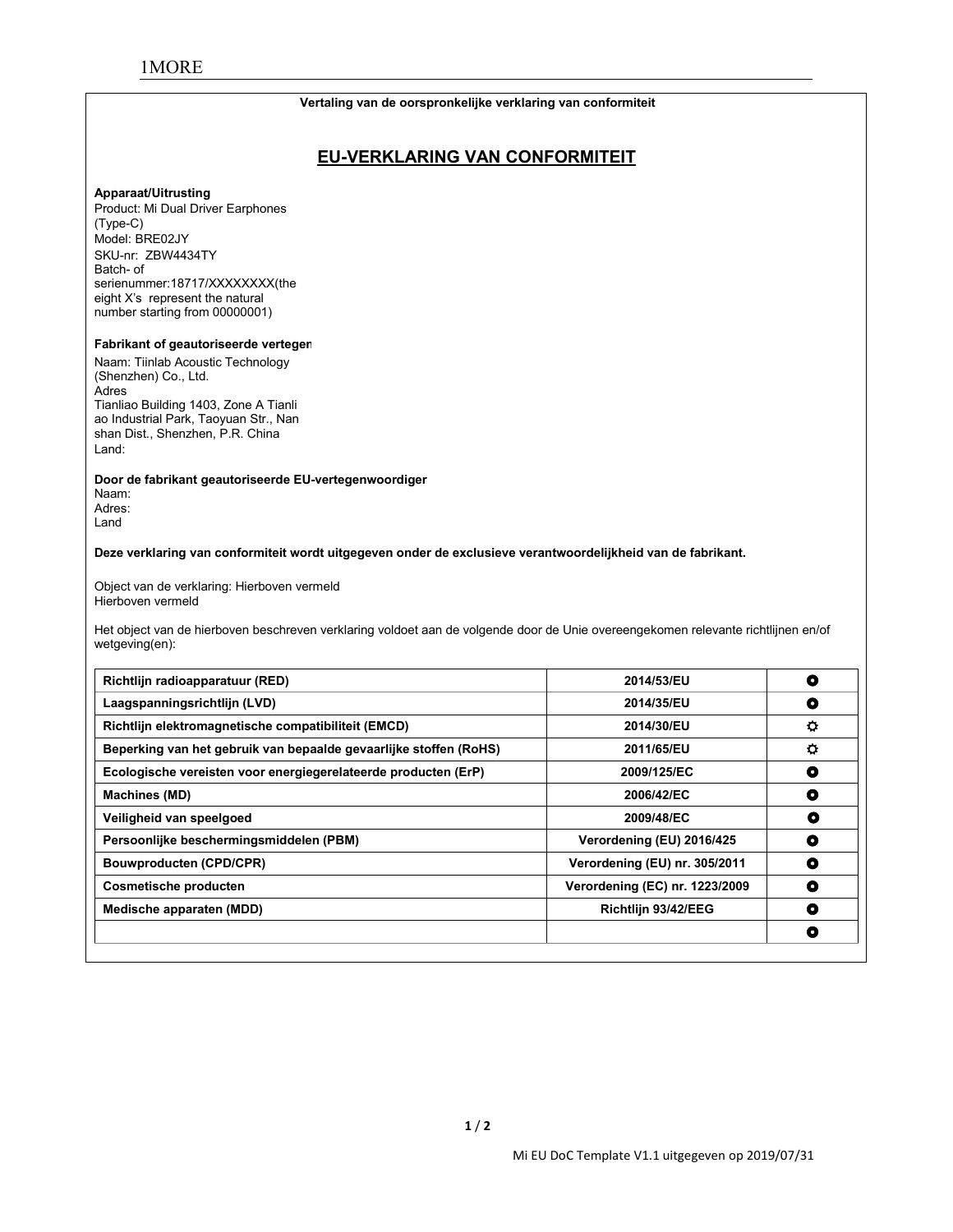Verwijzingen naar de relevante overeengekomen normen die worden gebruikt, inclusief de datum van de norm, ofverwijzingen naar de andere technische specificaties, inclusief de datum van de specificatie, met betrekking tot welke conformiteitwordt verklaard:

| Geharmoniseerde norm           | Testrapport nr.  | <b>Testlab</b>                                                     |
|--------------------------------|------------------|--------------------------------------------------------------------|
| EN 55032:2015<br>EN 55035:2017 | SZEM180500391401 | SGS-CSTC Standards Technical Services Co., Ltd.<br>Shenzhen Branch |
| IEC62321 SERIES                | CANEC1805582001  | SGS-CSTC Standards Technical Services Co., Ltd.<br>Shenzhen Branch |
|                                |                  |                                                                    |
|                                |                  |                                                                    |
|                                |                  |                                                                    |
|                                |                  |                                                                    |
|                                |                  |                                                                    |

#### **Aangemelde instantie** *(optioneel***):**

Naam van aangemelde instantie: Referentienummer van het certificaat: 4-cijferig nummer van aangemelde instantie:

Getekend voor en namens Plaats en datum van uitgifte:

Handtekening:

Naam, functie: *Sunny Sun& Technical Support Manager*

Kleurenafbeelding van product:



# CE

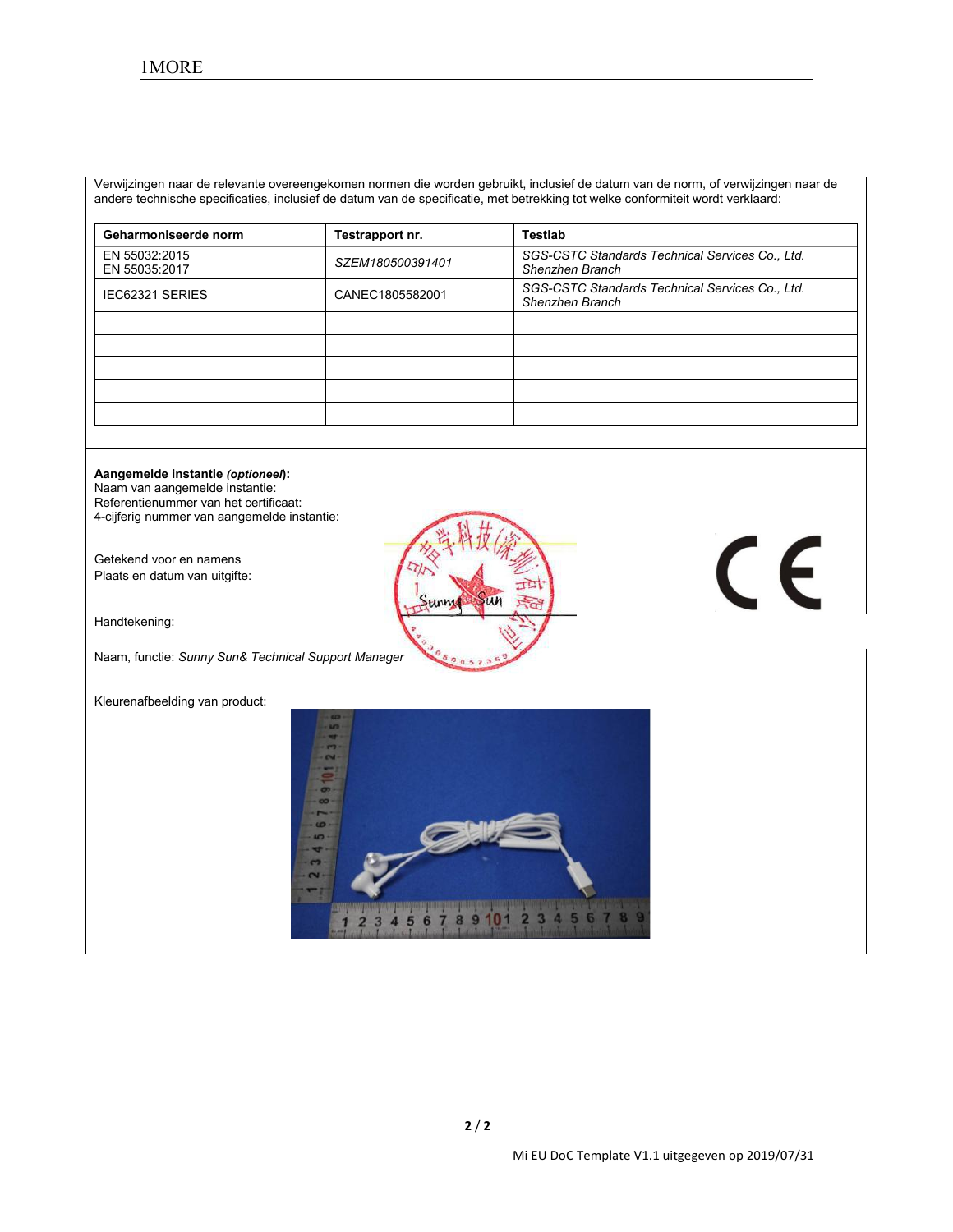# **Tłumaczenie oryginalnej deklaracji zgodności DEKLARACJA ZGODNOŚCI UE Urządzenia/sprzęt** Produkt: Mi Dual Driver Earphones (Type-C) Model: BRE02JY Nr SKU: ZBW4434TY Numer partii lub serii:18717/XXXXXXX(the eight X's represent the natural number starting from 00000001) **Producent lub jego autoryzowany przedstawiciel:** Nazwa: Tiinlab Acoustic Technology (Shenzhen) Co., Ltd Adres: Tianliao Building 1403, Zone A Tianliao Industrial Park, Taoyuan Str., Nanshan Dist., Shenzhen, P.R. China Kraj: Paese: Obiekt deklaracji: Wymieniony powyżej Wymieniony powyżej Opisany powyżej przedmiot deklaracji jest zgodny z następującymi przepisami prawa i/lub dyrektywami harmonizacji Unii: **Dyrektywa radiowa (RED) 2014/53/UE Dyrektywa ws. sprzętu elektrycznego przewidzianego do stosowania w określonych granicach napięcia 2014/35/UE Dyrektywa kompatybilności elektromagnetycznej (EMCD) 2014/30/UE Dyrektywa RoHS 2011/65/UE Dyrektywa ErP 2009/125/WE Dyrektywa maszynowa (MD) 2006/42/WE Dyrektywa zabawkowa 2009/48/WE Środki ochrony osobistej (PPE) Rozporządzenie (UE) 2016/425 Produkty budowlane (CPD/CPR) Rozporządzenie (UE) nr** 305/2011 **O Produkty kosmetyczne Rozporządzenie (WE) nr 1223/2009 Urządzenia medyczne (MDD) Dyrektywa 93/42/EWG**  $\bullet$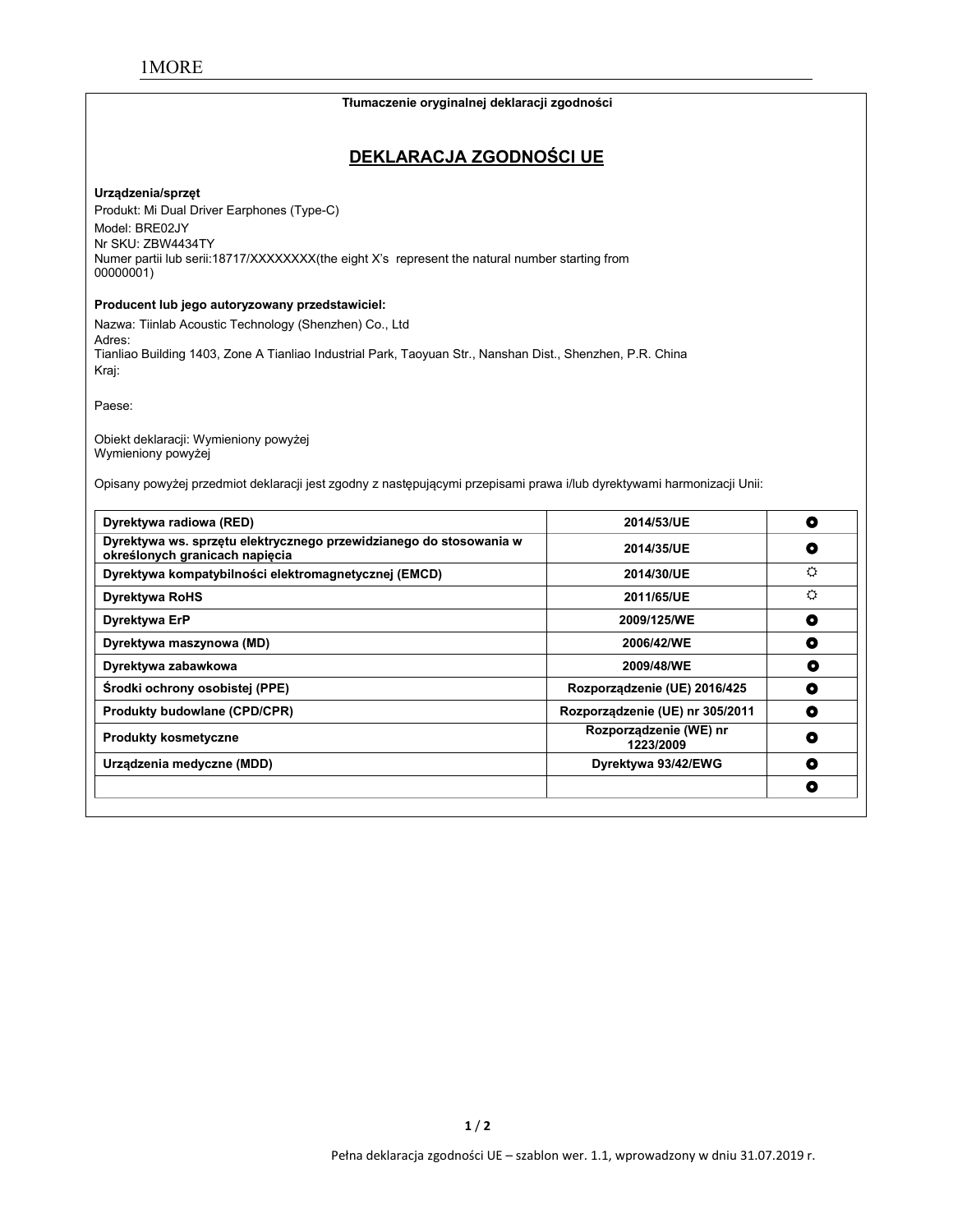Odniesienia do odpowiednich zharmonizowanych norm, w tym data normy lub odniesienia do innych specyfikacji technicznych, w tym data specyfikacji, w odniesieniu do których deklarowana jest zgodność:

| Norma zharmonizowana           | Nr raportu z testu | Laboratorium badawcze                                              |
|--------------------------------|--------------------|--------------------------------------------------------------------|
| EN 55032:2015<br>EN 55035:2017 | SZEM180500391401   | SGS-CSTC Standards Technical Services Co., Ltd.<br>Shenzhen Branch |
| <b>IEC62321 SERIES</b>         | CANEC1805582001    | SGS-CSTC Standards Technical Services Co., Ltd.<br>Shenzhen Branch |
|                                |                    |                                                                    |
|                                |                    |                                                                    |
|                                |                    |                                                                    |
|                                |                    |                                                                    |
|                                |                    |                                                                    |

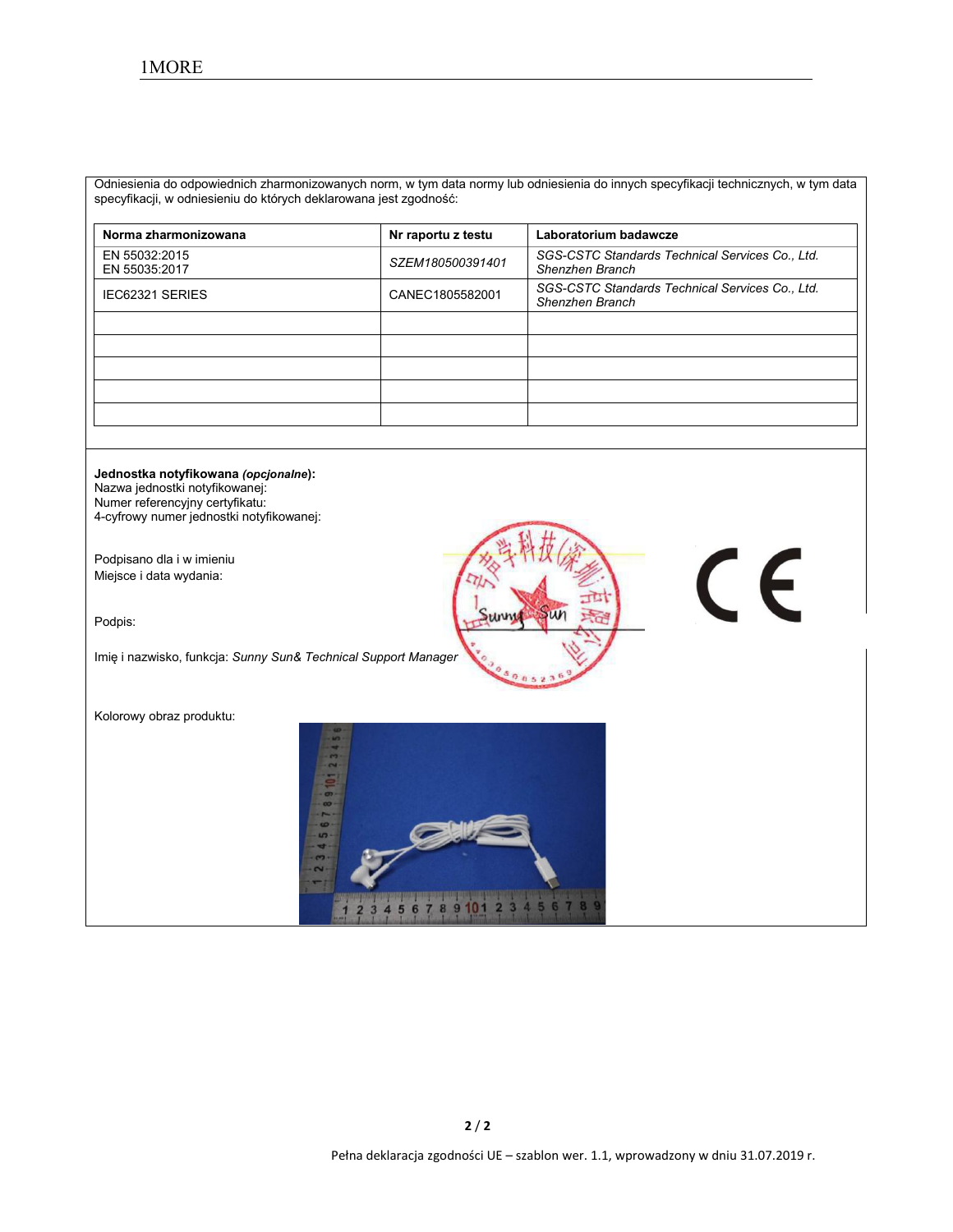#### **Tradução da Declaração de Conformidade original**

# **DECLARAÇÃO DE CONFORMIDADE DA UE**

#### **Aparelho/equipamento**

Produto: Mi Dual Driver Earphones (Type-C) Modelo: BRE02JY N.º SKU: ZBW4434TY Número de lote ou série:18717/XXXXXXXX(the eight X's represent the natural number starting from 00000001

#### **Fabricante ou o respetivo representante autorizado:**

Nome: Tiinlab Acoustic Technology (Shenzhen) Co., Ltd. Endereço:Tianliao Building 1403, Zone A Tianliao In dustrial Park, Taoyuan Str., Nanshan Dist., Shenzhe

n, P.R. China País:

**Representante autorizado do fabricante na UE**

Nome: Endereço: País:

**Esta declaração de conformidade é emitida sob a exclusiva responsabilidade do fabricante.**

Objeto da declaração: Indicado acima Indicado acima

O objeto da declaração acima indicado está em conformidade com as seguintes diretivas de harmonização e/ou legislação(ões) relevante(s) da União Europeia:

| Diretiva de Equipamentos de Rádio (RED)                                                       | 2014/53/UE                     | O |
|-----------------------------------------------------------------------------------------------|--------------------------------|---|
| Diretiva de Baixa Tensão (LVD)                                                                | 2014/35/UE                     | O |
| Diretiva de Compatibilidade Eletromagnética (EMCD)                                            | 2014/30/UE                     | ٥ |
| Restrição do uso de determinadas substâncias perigosas (RoHS)                                 | 2011/65/UE                     | ♦ |
| Requisitos de conceção ecológica para produtos relacionados com o<br>consumo de energia (ErP) | 2009/125/CE                    | O |
| <b>Maquinaria (MD)</b>                                                                        | 2006/42/CE                     | O |
| Segurança de bringuedos                                                                       | 2009/48/CE                     | O |
| Equipamento de proteção individual (PPE)                                                      | Regulamento (UE) 2016/425      | ۰ |
| Produtos de construção (CPD/CPR)                                                              | Regulamento (UE) n.º 305/2011  | ۰ |
| <b>Produtos cosméticos</b>                                                                    | Regulamento (CE) n.º 1223/2009 | O |
| Dispositivos médicos (MDD)                                                                    | Diretiva 93/42/CEE             | O |
|                                                                                               |                                | O |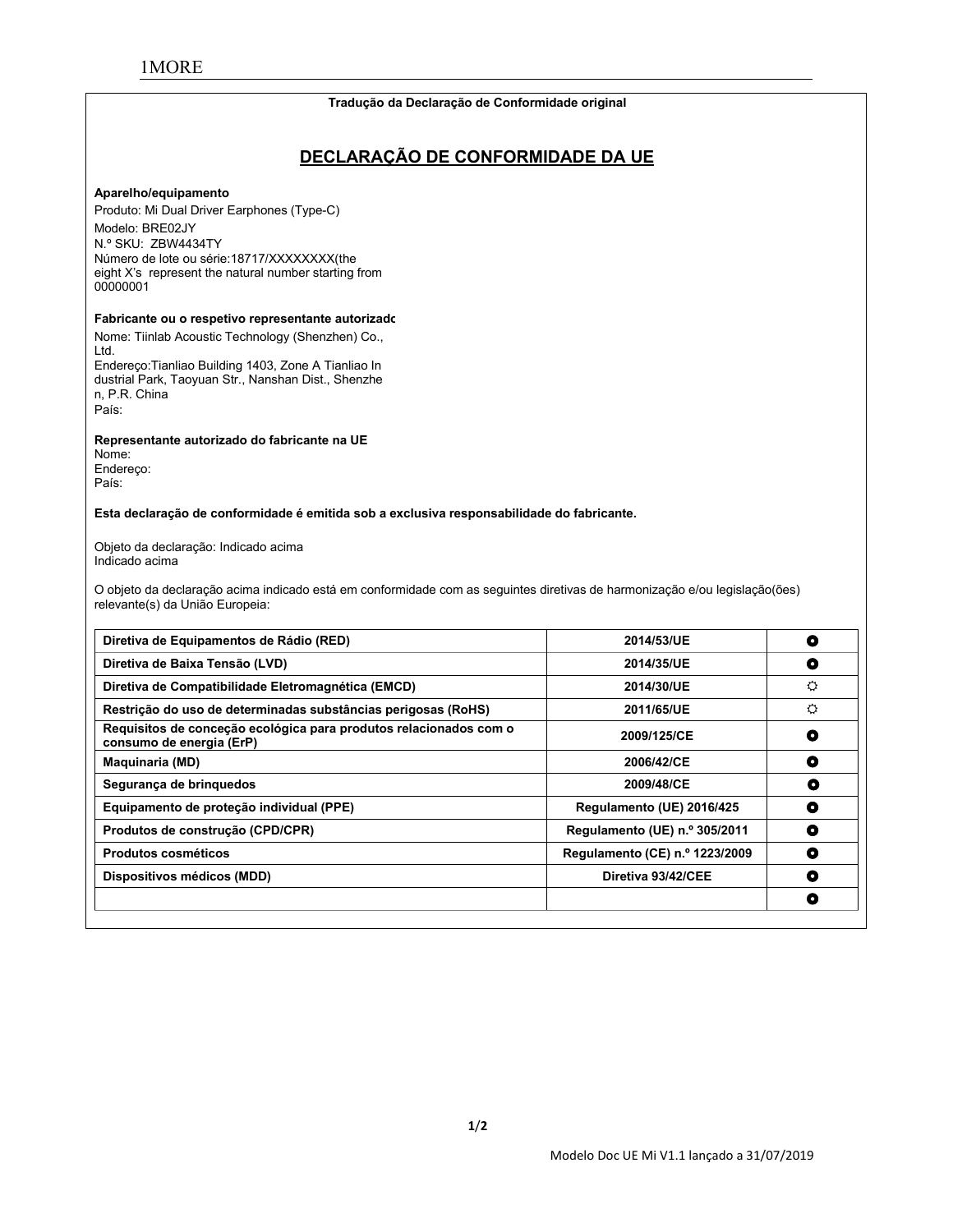Referências às normas harmonizadas relevantes utilizadas, incluindo a data da norma, ou referências a outras especificações técnicas, incluindo a data da especificação, em relação às quais é declarada a conformidade:

| Norma harmonizada              | N.º do relatório de<br>ensaio | Laboratório de ensaios                                             |
|--------------------------------|-------------------------------|--------------------------------------------------------------------|
| EN 55032:2015<br>EN 55035:2017 | SZEM180500391401              | SGS-CSTC Standards Technical Services Co., Ltd.<br>Shenzhen Branch |
| IEC62321 SERIES                | CANEC1805582001               | SGS-CSTC Standards Technical Services Co., Ltd.<br>Shenzhen Branch |
|                                |                               |                                                                    |
|                                |                               |                                                                    |
|                                |                               |                                                                    |
|                                |                               |                                                                    |
|                                |                               |                                                                    |

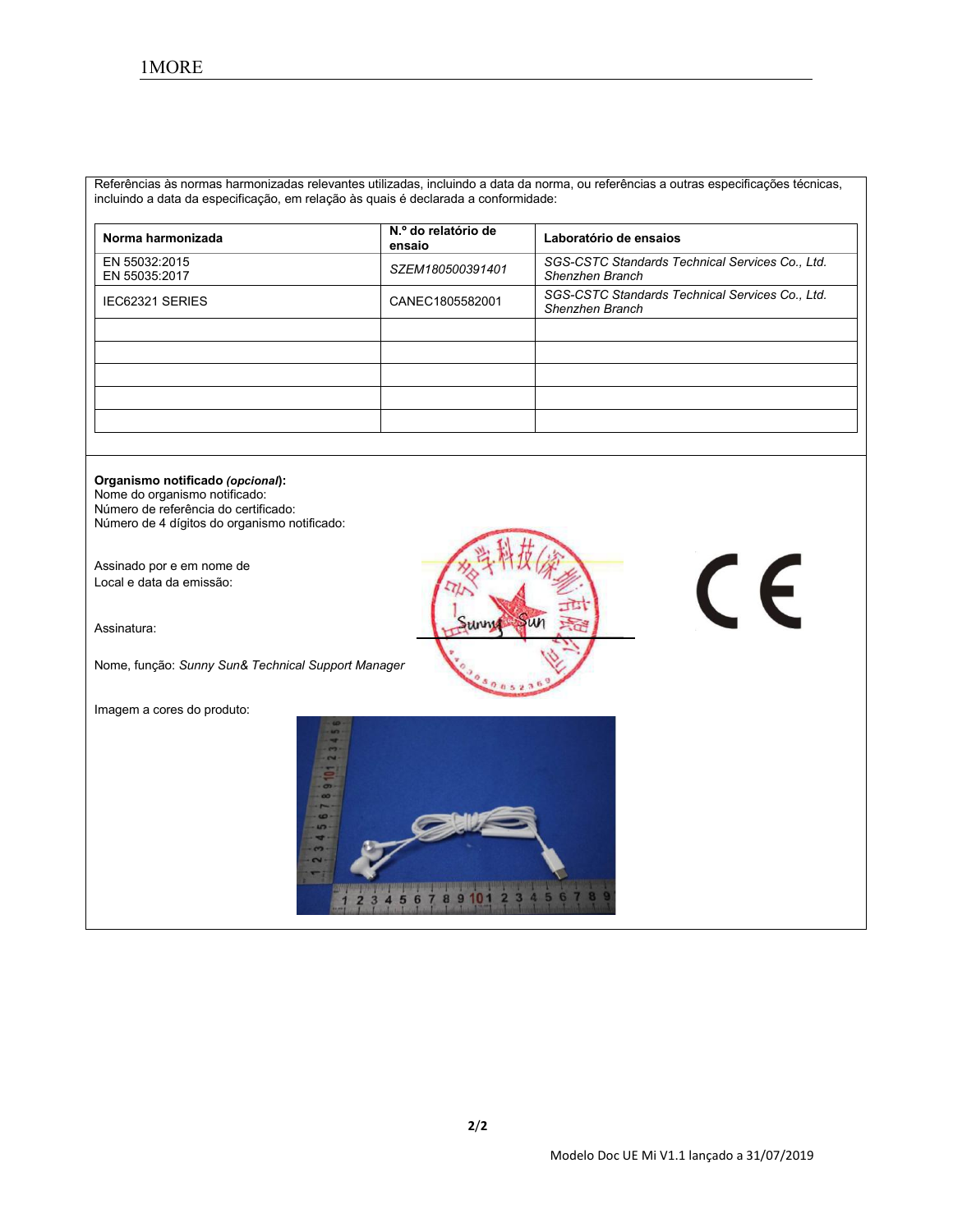#### **Traducerea declaraţiei de conformitate originale**

# **DECLARAŢIA DE CONFORMITATE UE**

#### **Aparat/Echipament**

Produs: Mi Dual Driver Earphones (Type-C) Model: BRE02JY Nr. SKU: ZBW4434TY Lot sau număr serie:18717/XXXXXXX(the eight X's represent the natural number starting from 00000001)

#### **Producătorul sau reprezentantul autorizat al acestuia:**

Numele: Tiinlab Acoustic Technology (Shenzhen) Co., Ltd. Adresa: Tianliao Building 1403, Zone A Tianliao Industrial Park, Taoyuan Str., Nanshan Dist., Shenzhen, P.R. China Ţara:

**Reprezentantul UE autorizat al producătorilor**

Numele: Adresa: Ţara

**Această declaraţie de conformitate a fost emisă de producător în calitate de unic responsabil.**

Obiectul declaraţiei: Enumerat mai sus Enumerat mai sus

Obiectul declaraţiei descrise mai sus este în conformitate cu următoarele directive şi legi relevante privind armonizarea, ale Uniunii:

| Directiva privind echipamentele radio (RED)                         | 2014/53/UE                      | ۰         |
|---------------------------------------------------------------------|---------------------------------|-----------|
| Directiva privind joasa tensiune (LVD)                              | 2014/35/UE                      | ۰         |
| Directiva privind compatibilitatea electromagnetică (EMCD)          | 2014/30/UE                      | ٥         |
| Restrictiile de utilizare a anumitor substante periculoase (RoHS)   | 2011/65/UE                      | o         |
| Cerintele Ecodesign privind produsele consumatoare de energie (ErP) | 2009/125/CE                     | ۰         |
| Utilajele (MD)                                                      | 2006/42/CE                      | O         |
| Siguranța jucăriilor                                                | 2009/48/CE                      | O         |
| Echipamentul de protecție personală (PPE)                           | Regulamentul (UE) 2016/425      | O         |
| Produsele destinate constructiilor (CPD/CPR)                        | Regulamentul (UE) Nr. 305/2011  | ۰         |
| <b>Produse cosmetice</b>                                            | Regulamentul (CE) Nr. 1223/2009 | $\bullet$ |
| Dispozitive medicale(MDD)                                           | Directiva 93/42/CEE             | ٥         |
|                                                                     |                                 | 0         |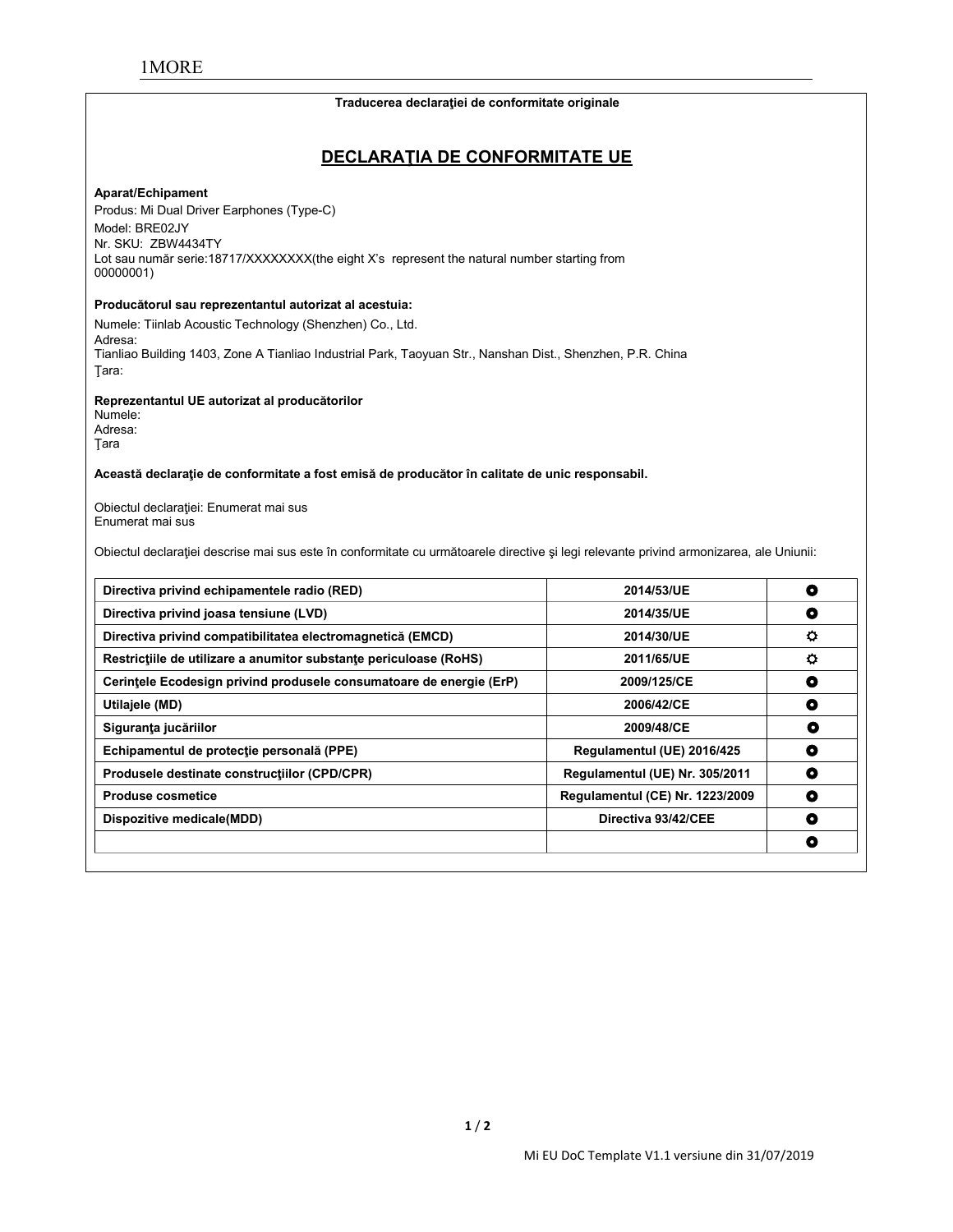Referinţele la standardele armonizate relevante utilizate, inclusiv data standardului sau referinţele la alte specificaţii tehnice, inclusiv data specificaţiilor, în raport cu care este declarată conformitatea:

| <b>Standard armonizat</b>      | Raport test nr.  | <b>Laborator test</b>                                              |
|--------------------------------|------------------|--------------------------------------------------------------------|
| EN 55032:2015<br>EN 55035:2017 | SZEM180500391401 | SGS-CSTC Standards Technical Services Co., Ltd.<br>Shenzhen Branch |
| IEC62321 SERIES                | CANEC1805582001  | SGS-CSTC Standards Technical Services Co., Ltd.<br>Shenzhen Branch |
|                                |                  |                                                                    |
|                                |                  |                                                                    |
|                                |                  |                                                                    |
|                                |                  |                                                                    |
|                                |                  |                                                                    |

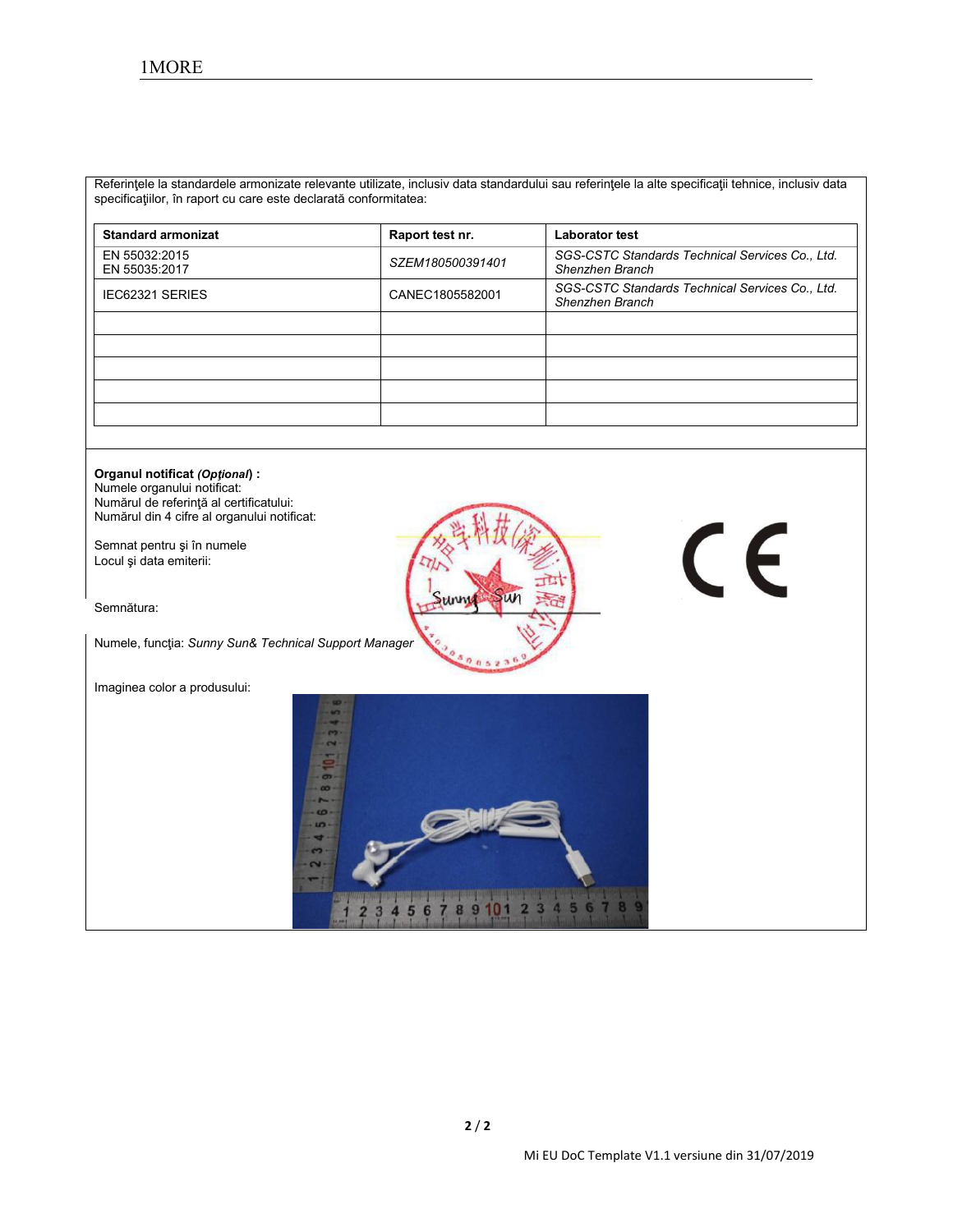#### **Перевод оригинальной Декларации о соответствии**

# **ДЕКЛАРАЦИЯ ЕС О СООТВЕТСТВИИ**

#### **Аппаратура/оборудование**

Изделие: Mi Dual Driver Earphones (Type-C) Модель: BRE02JY Артикул: ZBW4434TY Номер партии или серийный номер:18717/XXXXXXXX(the eight X's represent the natural number starting from 00000001

#### **Производитель или его уполномоченный представитель:**

Название: Tiinlab Acoustic Technology (Shenzhen) Co., Ltd. Адрес: Tianliao Building 1403, Zone A Tianliao Industrial Park, Taoyuan Str., Nanshan Dist., Shenzhen, P.R. China Страна:

#### **Официальный представитель производителя в ЕС**

Название: Адрес: Страна

**Ответственность за выпуск настоящей Декларации о соответствии полностью возлагается на производителя.**

Предмет декларации: Перечислено выше Перечислено выше

Предмет декларации, описанный выше, соответствует следующим Директивам по гармонизации ЕС и/или нормативно-правовым актам:

| Директива на радиооборудование (RED)                       | 2014/53/EC               | O |
|------------------------------------------------------------|--------------------------|---|
| Директива на низковольтное оборудование (LVD)              | 2014/35/EC               | O |
| Директива на электромагнитную совместимость (EMCD)         | 2014/30/EC               | ٥ |
| Ограничение использования некоторых опасных веществ (RoHS) | 2011/65/EC               | o |
| Требования к экодизайну энергосвязанных изделий (ErP)      | 2009/125/EC              | O |
| Безопасность машин и оборудования (MD)                     | 2006/42/EC               | O |
| Безопасность игрушек                                       | 2009/48/EC               | O |
| Средства индивидуальной защиты (СИЗ)                       | Стандарт (ЕС) 2016/425   | ۰ |
| Строительная продукция (CPD/CPR)                           | Стандарт (ЕС) №305/2011  | O |
| Косметические изделия                                      | Стандарт (ЕК) №1223/2009 | ۰ |
| Медицинские устройства (MDD)                               | Директива 93/42/ЕЭС      | ٥ |
|                                                            |                          | O |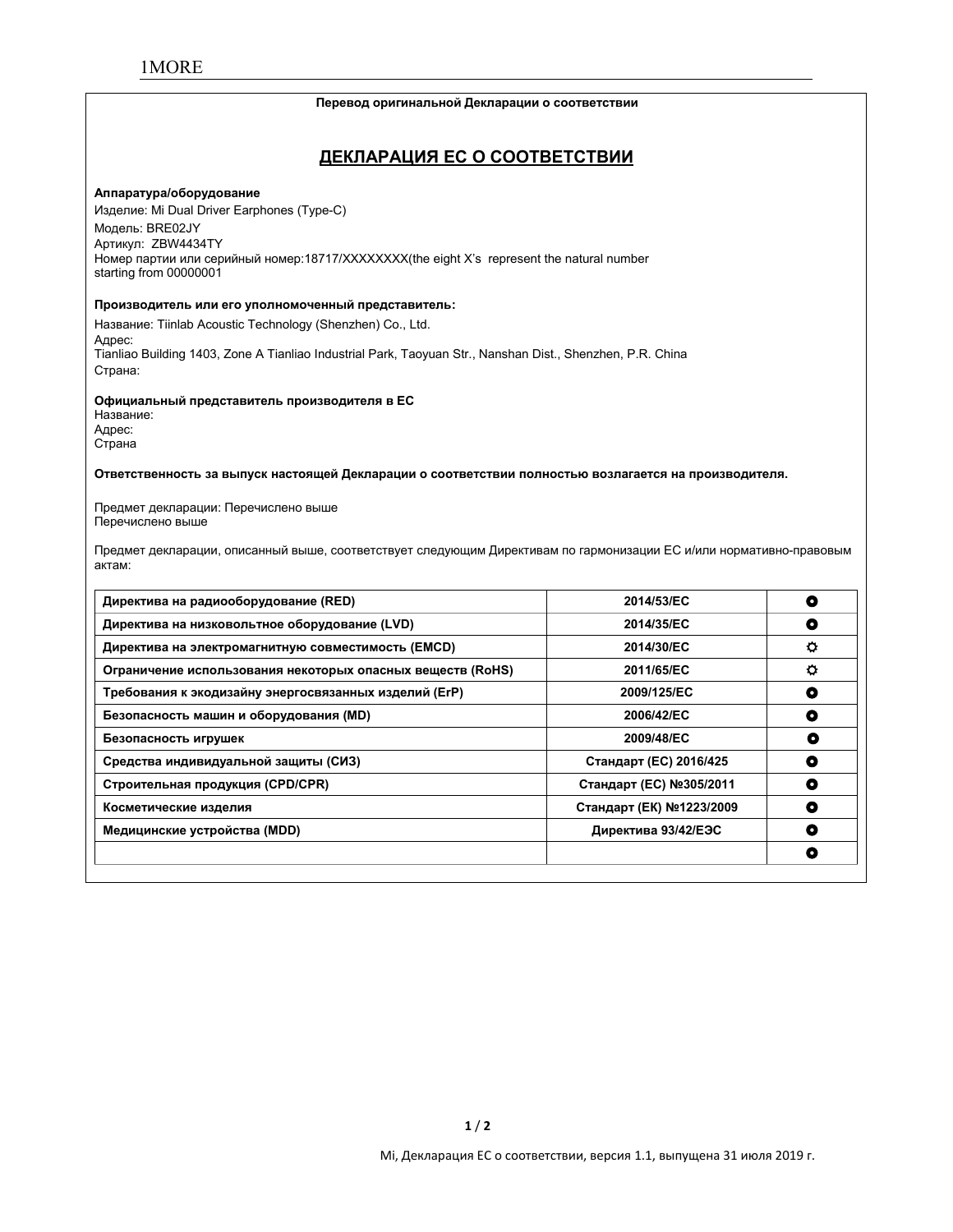Ссылки на применимые стандарты гармонизации (включая дату принятия) и иные спецификации (включая дату создания), соответствие которым утверждается:

| Стандарт гармонизации          | № отчета об испытании | Испытательная лаборатория                                                 |
|--------------------------------|-----------------------|---------------------------------------------------------------------------|
| EN 55032:2015<br>EN 55035:2017 | SZEM180500391401      | <b>SGS-CSTC Standards Technical Services</b><br>Co., Ltd. Shenzhen Branch |
| <b>IEC62321 SERIES</b>         | CANEC1805582001       | <b>SGS-CSTC Standards Technical Services</b><br>Co., Ltd. Shenzhen Branch |
|                                |                       |                                                                           |
|                                |                       |                                                                           |
|                                |                       |                                                                           |
|                                |                       |                                                                           |
|                                |                       |                                                                           |

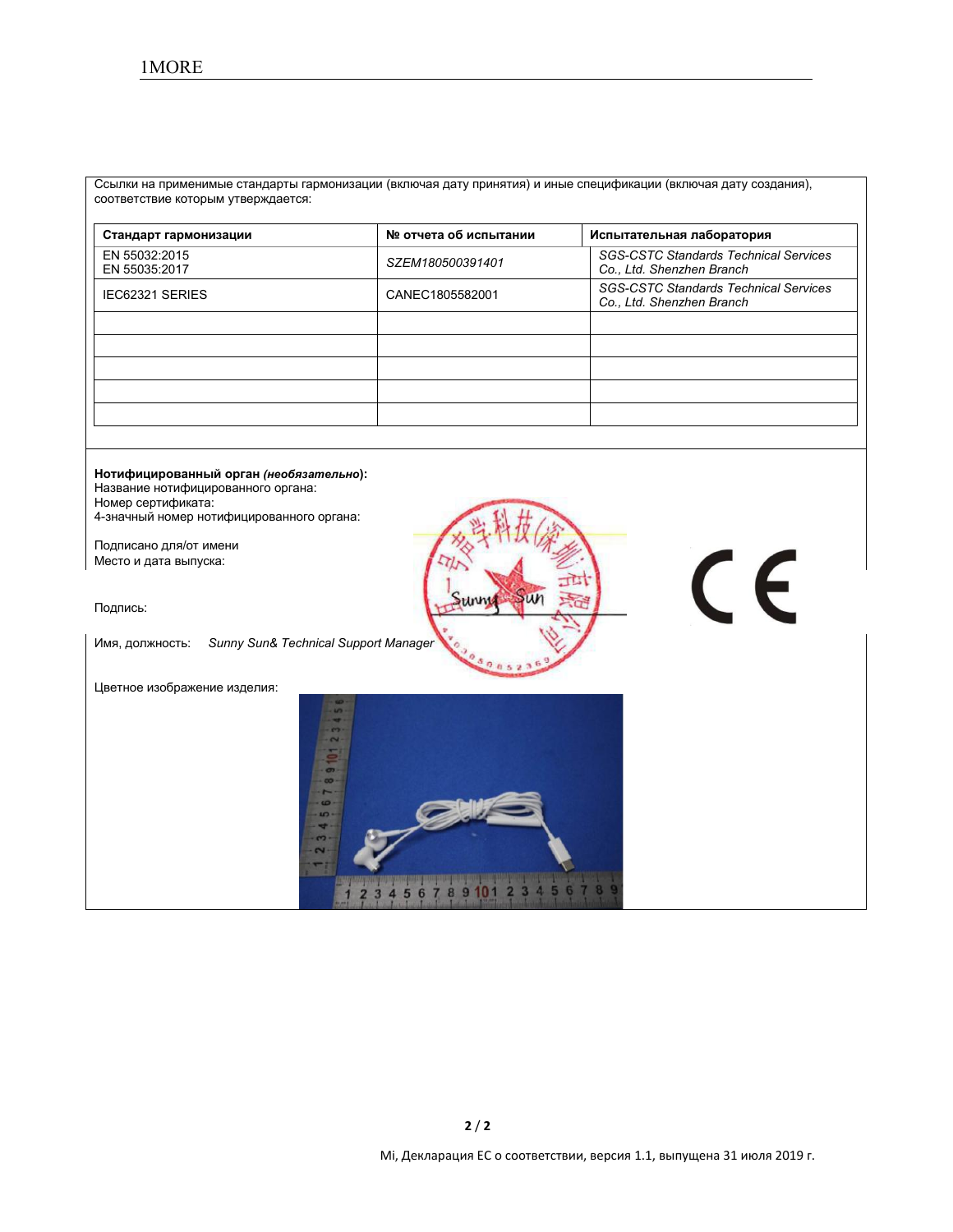#### **Orijinal Uygunluk Beyanının çevirisi**

# **AB UYGUNLUK BEYANI**

#### **Cihaz/Ekipman**

Ürün: Mi Dual Driver Earphones (Type-C) Model: BRE02JY SKU No.: ZBW4434TY Parti veya Seri Numarası:18717/XXXXXXX(the eight X's represent the natural number starting from 00000001

#### **Üretici veya üreticinin yetkili temsilcisi:**

Adı: Tiinlab Acoustic Technology (Shenzhen) Co., Ltd. Adres: Tianliao Building 1403, Zone A Tianliao Industrial Park, Taoyuan Str., Nanshan Dist., Shenzhen, P.R. China Ülke:

**Üreticinin yetkili AB Temsilcisi**

Adı: Adres: Ülke

**Bu uygunluk beyanı, üreticinin yegane sorumluluğu altında yayınlanmıştır.**

Beyan konusu: Yukarıda listelenmiştir Yukarıda listelenmiştir

Yukarıda belirtilen beyanın konusu, aşağıdaki ilgili AB uyumlaştırma direktifleri ve/veya mevzuatları ile uyumludur:

| Radyo Ekipmanı Direktifi (RED)                                | 2014/53/AB                      | $\bullet$ |
|---------------------------------------------------------------|---------------------------------|-----------|
| Alcak Gerilim Direktifi (LVD)                                 | 2014/35/AB                      | O         |
| Elektromanyetik Uyumluluk Direktifi (EMCD)                    | 2014/30/AB                      | ۰         |
| Belirli tehlikeli maddelerin kullanımının kısıtlanması (RoHS) | 2011/65/AB                      | $\circ$   |
| Enerjiyle ilgili ürünler için Ecodesign Gereklilikleri (ErP)  | 2009/125/AT                     | O         |
| <b>Makineler (MD)</b>                                         | 2006/42/AT                      | ٥         |
| Oyuncak güvenliği                                             | 2009/48/AT                      | O         |
| Kişisel koruyucu ekipman (KKE)                                | 2016/425 Sayılı Düzenleme (AB)  | O         |
| İnşaat ürünleri (CPD/CPR)                                     | 305/2011 Sayılı Düzenleme (AB)  | O         |
| Kozmetik ürünler                                              | 1223/2009 Sayılı Düzenleme (AB) | O         |
| Tibbi cihazlar (MDD)                                          | 93/42/AET Sayılı Direktifi      | O         |
|                                                               |                                 | ۰         |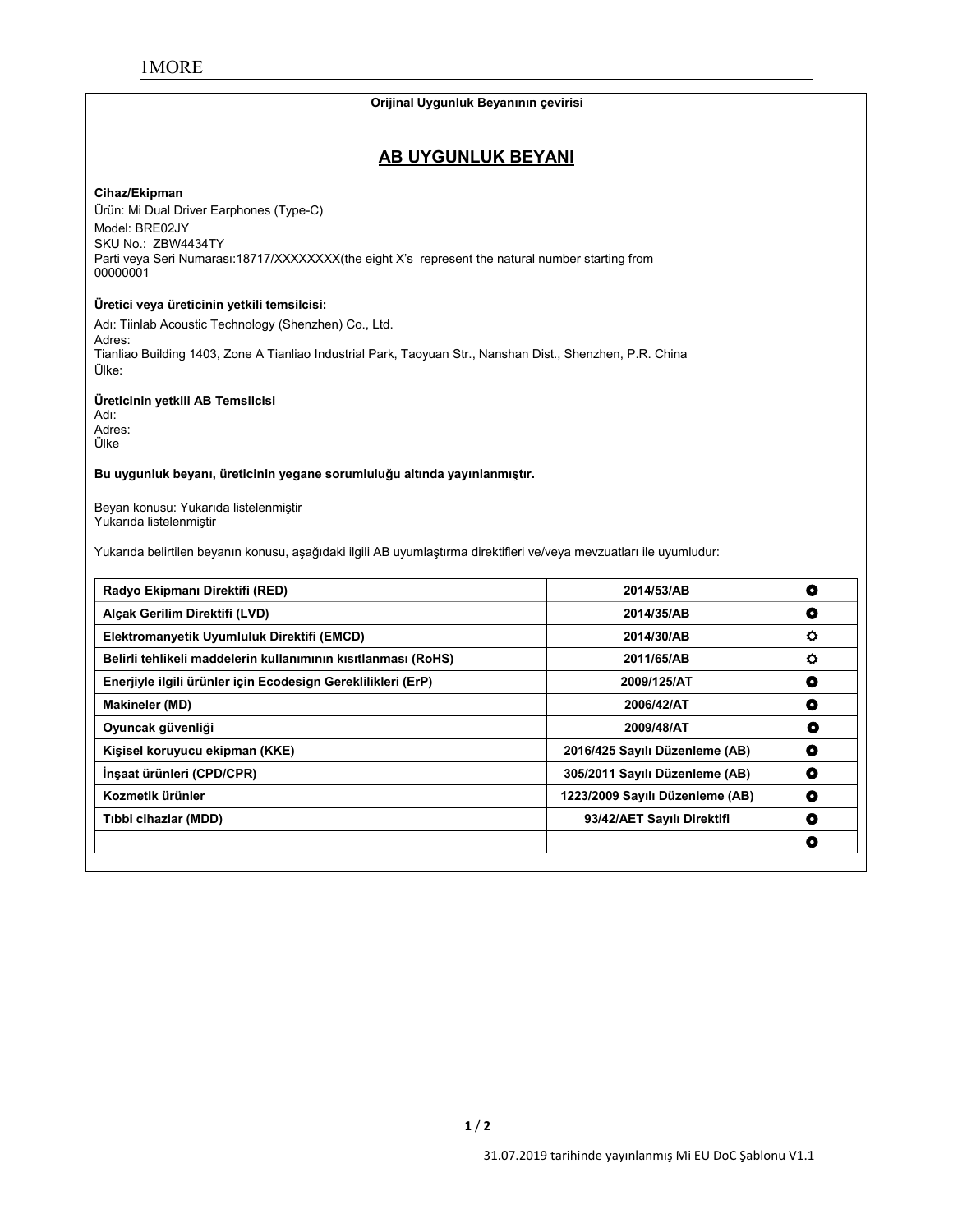Uygunluğun beyan edildiğiilgili uyumlaştırılmış standartlara (standart tarihi dahil olmak üzere) atıflar veya diğer teknik özelliklere (teknik özellik tarihi dahil olmak üzere) atıflar:

| Uyumlaştırılmış Standart       | Test Raporu No.  | Test laboratuvarı                                                         |
|--------------------------------|------------------|---------------------------------------------------------------------------|
| EN 55032:2015<br>EN 55035:2017 | SZEM180500391401 | <b>SGS-CSTC Standards Technical</b><br>Services Co., Ltd. Shenzhen Branch |
| IEC62321 SERIES                | CANEC1805582001  | <b>SGS-CSTC Standards Technical</b><br>Services Co., Ltd. Shenzhen Branch |
|                                |                  |                                                                           |
|                                |                  |                                                                           |
|                                |                  |                                                                           |
|                                |                  |                                                                           |
|                                |                  |                                                                           |

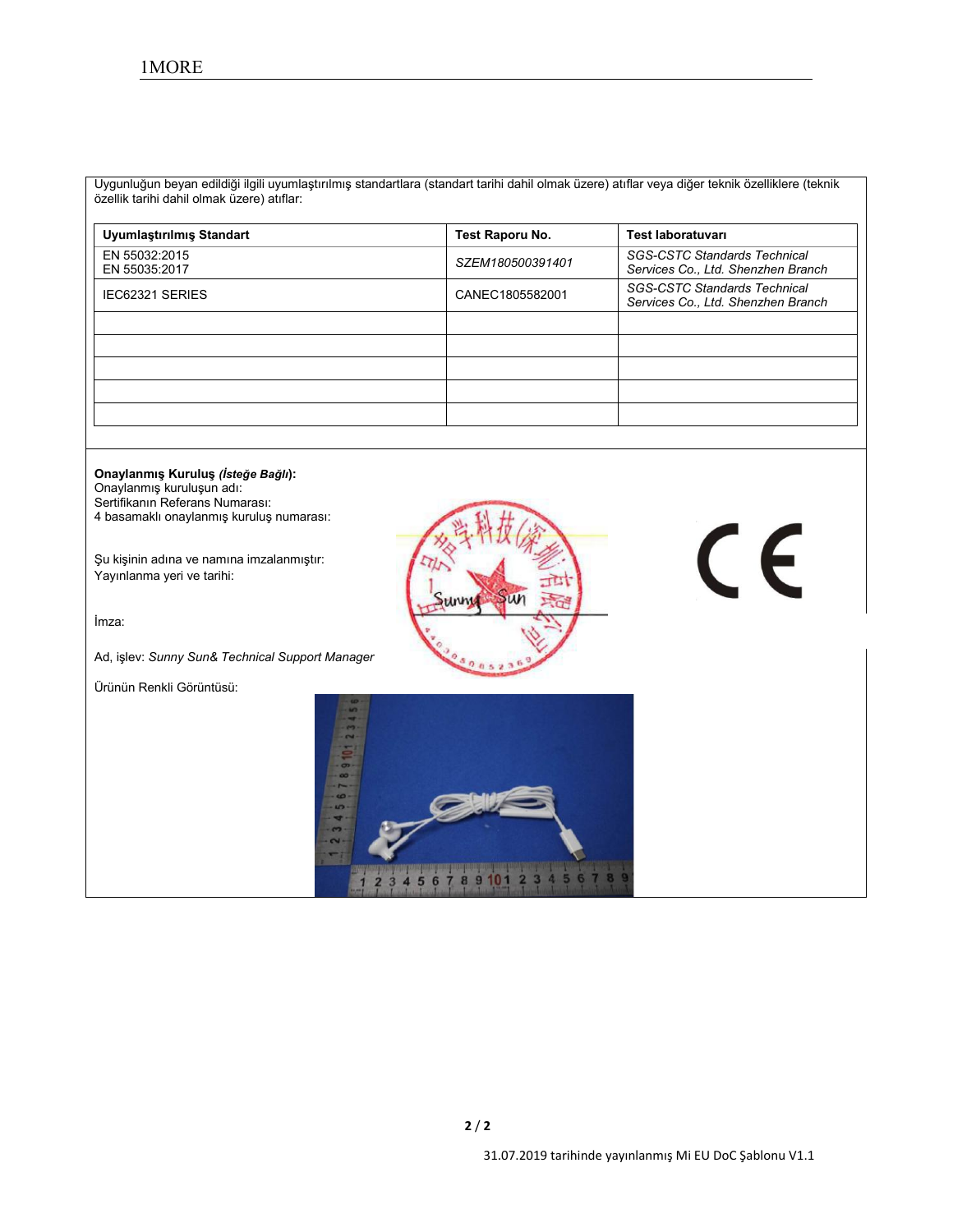#### **Переклад оригінальної декларації про відповідність**

# **ДЕКЛАРАЦІЯ ПРО ВІДПОВІДНІСТЬ ДИРЕКТИВАМ ЄС**

#### **Прилад / обладнання**

Продукт: Mi Dual Driver Earphones (Type-C) Модель: BRE02JY Інвентарний №: ZBW4434TY

Серійний номер або номер партії:18717/XXXXXXXX(the eight X's represent the natural number starting from 00000001)

#### **Виробник або його вповноважений представник:**

Назва: Tiinlab Acoustic Technology (Shenzhen) Co., Ltd Адреса:Tianliao Building 1403, Zone A Tianliao Industrial Park, Taoyuan Str., Nanshan Dist., Shenzhen, P.R. China Країна:

**Уповноважений представник виробника в країнах ЄС**

Назва: Адреса: Країна:

#### **Цю декларацію про відповідність випущено під виключну відповідальність виробника.**

Предмет декларації: Зазначено вище Зазначено вище

Описаний вище предмет декларації виконує вимоги зазначених нижче відповідних директив, націлених на гармонізацію стандартів Союзу, та / або законів:

| Директива про радіообладнання (Radio Equipment Directive, RED)                                                             | 2014/53/EU                    | O |
|----------------------------------------------------------------------------------------------------------------------------|-------------------------------|---|
| Директива про низьковольтне обладнання (Low Voltage Directive,<br>LVD)                                                     | 2014/35/EU                    | O |
| Директива про електромагнітну сумісність (Electromagnetic<br><b>Compatibility Directive, EMCD)</b>                         | 2014/30/EU                    | o |
| Директива про обмеження вмісту небезпечних речовин (Restriction of<br>the use of certain hazardous substances, RoHS)       | 2011/65/EU                    | o |
| Вимоги до екологічного проектування енергоспоживчої продукції<br>(Ecodesign Requirements for energy-related products, ErP) | 2009/125/EC                   | ۰ |
| Директива про машинне обладнання (Machinery Directive, MD)                                                                 | 2006/42/EC                    | ٥ |
| Директива про безпеку іграшок                                                                                              | 2009/48/EC                    | О |
| Директива про засоби індивідуального захисту (Personal protective<br>equipment, PPE)                                       | Регламент СС (EU) 2016/425    | O |
| Будівельна продукція (CPD/CPR)                                                                                             | Регламент ЄС (EU) № 305/2011  | ٥ |
| Косметична продукція                                                                                                       | Регламент ЄС (ЕС) № 1223/2009 | ٥ |
| Медичні прилади (MDD)                                                                                                      | Директива 93/42/ЕЕС           | ۰ |
|                                                                                                                            |                               | O |